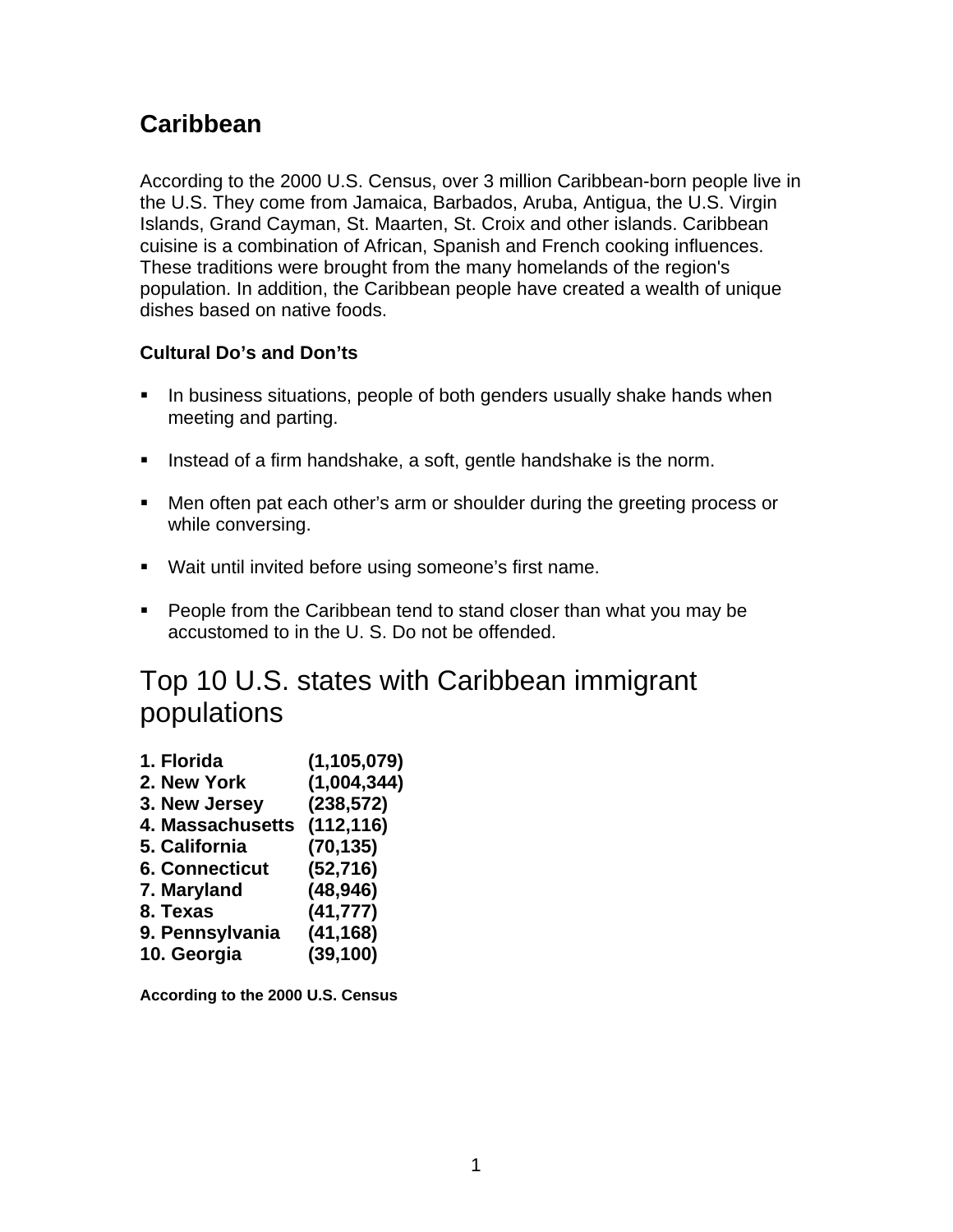# **Caribbean - Ackee**

# **Background**

Ackee is the national fruit of Jamaica and is enjoyed as a prepared breakfast dish or as a lunch or dinner entrée. When the fruit turns ripe on the tree, it opens to reveal three large black shiny seeds surrounded by a bright yellow flesh. The yellow flesh around the seed is edible, but only after the fruit has opened naturally and has not yet become overripe.

Except for the yellow flesh surrounding the ackee seeds, the rest of the fruit contains toxic levels of hypoglycin A and B, which can cause mild to severe vomiting, convulsions, coma and even death in some cases. The yellow flesh itself is also toxic prior to ripening. Once the fruit is ripe and has opened, the levels of hypoglycin in the flesh rapidly diminish to non-detectable levels, making it safe for consumption.

### **Preparation Procedure**

When traditionally prepared, the ackee is boiled, drained and simmered in oil with salted dried codfish, onions, peppers and spices. It is considered a delicacy by many, and has the look and consistency of scrambled eggs.

### **Foodborne Illness Risk Factor – Food From Unsafe Sources**

Ackee imports were banned in the U.S. for nearly 30 years before the FDA lifted the ban in 2000, after determining that safe processing methods had been developed by several companies. Imports of canned ackee are now allowed, but only from approved processing companies. It remains illegal to import fresh ackee. It is also illegal to sell or commercially serve ackee grown in the U.S.

In a number of cases, it has been discovered that unapproved companies are illegally exporting ackee into the U.S. by falsely labeling canned ackee as callaloo, breadfruit or ginger beer. Specific examples of false branding are canned ackee labeled as:

- **Montego Brand Jamaican Callaloo in Brine**
- **Tropic Ginger Beer, Product of Jamaica**
- **Tropic Banana Fruit**

# **Control Measures**

 Confirm the source of the ackee by checking labels to be sure the canned ackee is from one of the processing companies approved by the FDA. For a current list of approved companies, go to<http://www/fda/gov>then click on the following: Freedom of Information>Index>Import Alerts>Search by Country>Jamaica.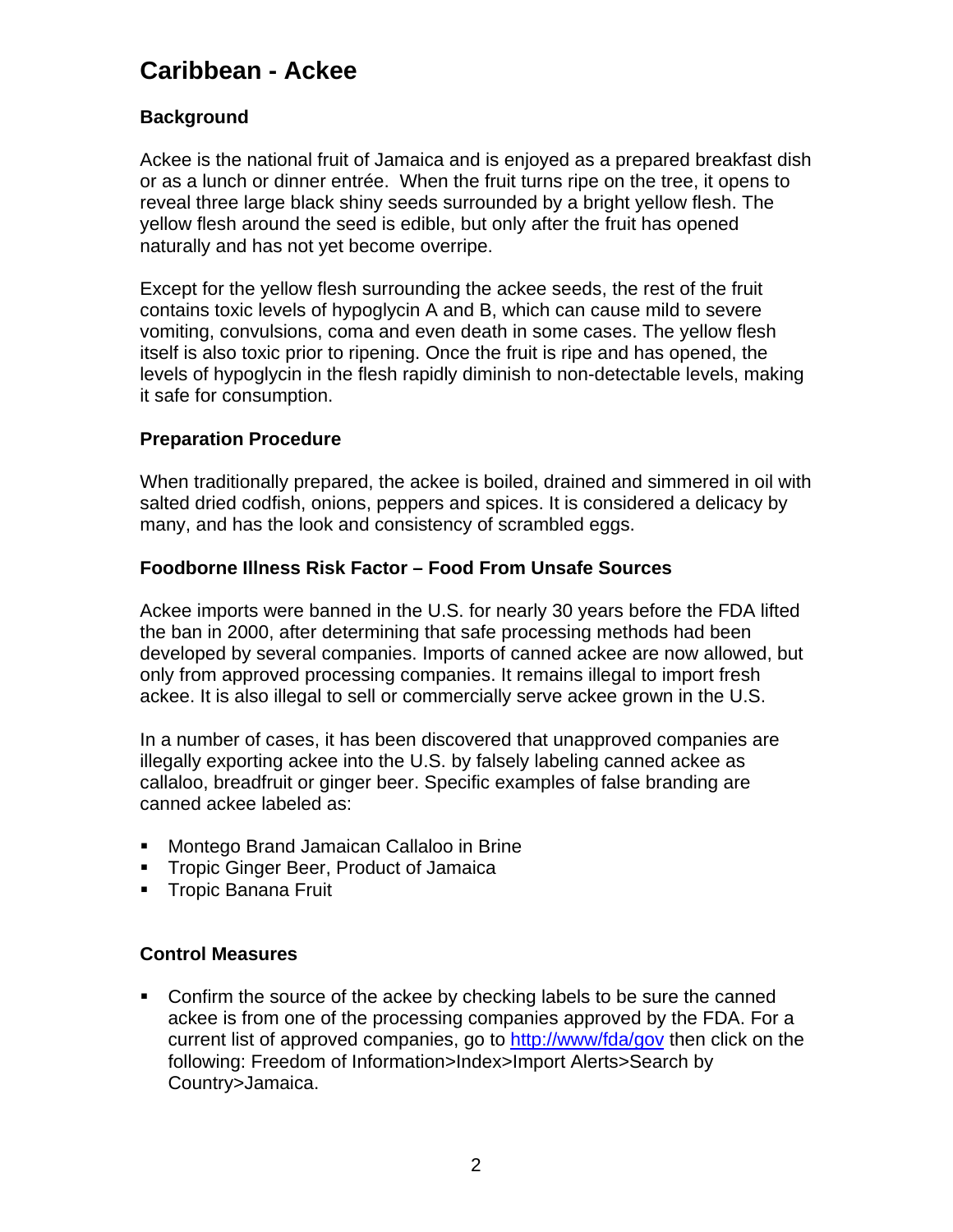- Periodically check FDA import alerts for any change in the import status of ackee.
- **If there is product that is suspicious for misbranding, have the operator** randomly open cans to confirm that the product label matches the contents of the can.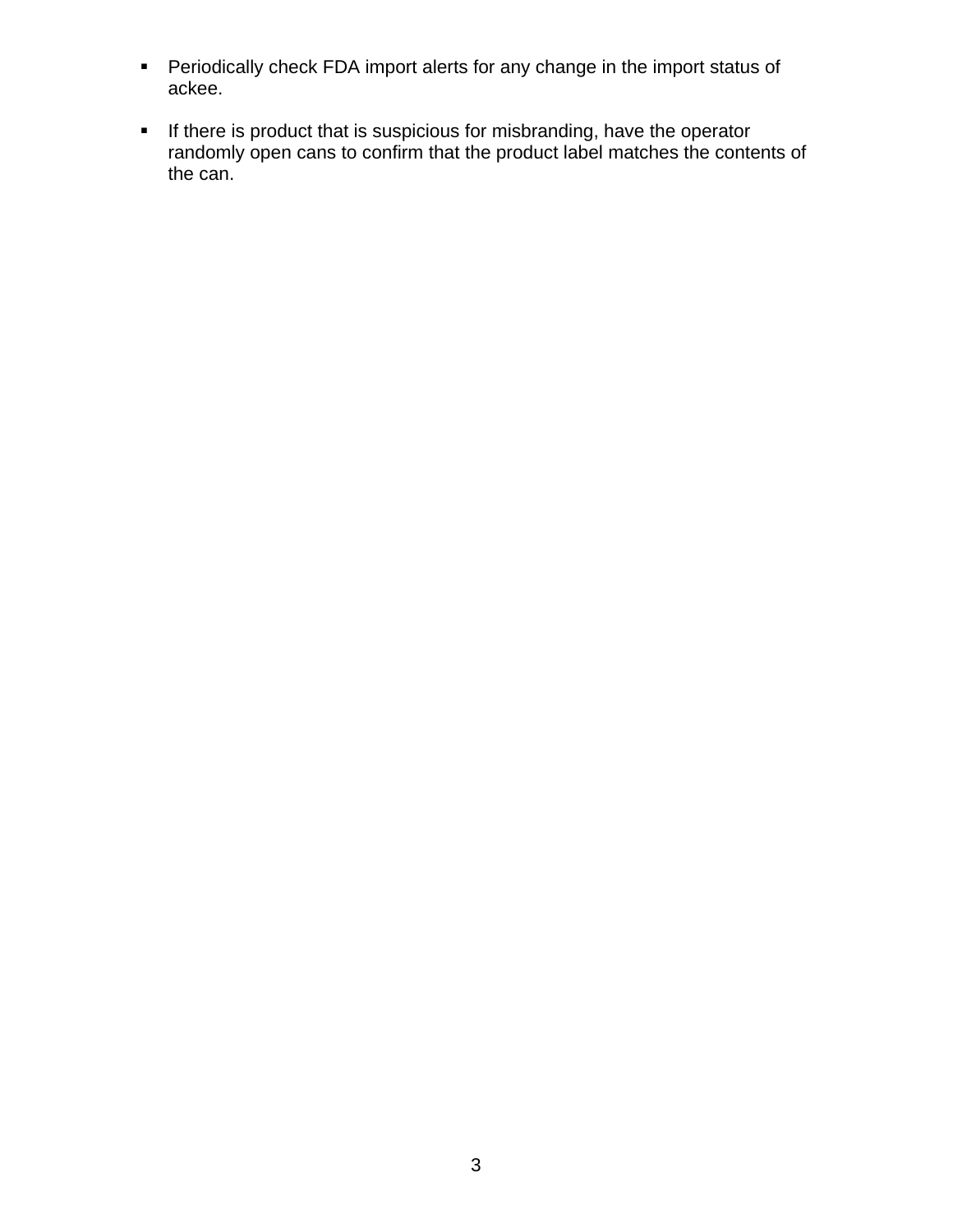# **Caribbean - Bammy**

# **Background**

Bammy is a pancake shaped bread made with cassava flour. It may be eaten at any meal, and is commonly served with fried fish. Because it is very labor intensive, most restaurants or markets serving bammy purchase pre-processed cassava flour or the finished product from distributors. However, some establishments still make bammy from scratch, making the flour from fresh, grated cassava root, which poses a potential health risk.

# **Preparation Procedure**

To prepare bammy from scratch, the cassava root is grated, dried and then ground into flour. The cassava flour is then mixed with water and salt to form a thick mixture. The mixture is formed into cakes and then grilled or deep fried. In some instances, the cooked bammy is lightly grilled, soaked in coconut milk and then regrilled or fried until golden brown.

# **Regulatory Concern – Chemicals (Toxins)**

The cassava root contains toxins that produce cyanide. If not properly processed, the cassava flour can be severely toxic. The process for making flour from cassava root is as follows:

- 1. Finely grate the cassava root
- 2. Press all of the liquid out of the pulp
- 3. Air or heat dry the pulp until it is completely dry
- 4. Sift into flour

- Ask the establishment how the bammy is prepared.
- **FORE COMMERGIGHT STATE:** For commercially processed bammy, confirm that it is from an approved source by checking packaging and invoices.
- If the establishment makes the bammy completely from scratch, ask them to describe the flour-making process from start to finish to ascertain that they are following the proper procedure listed above.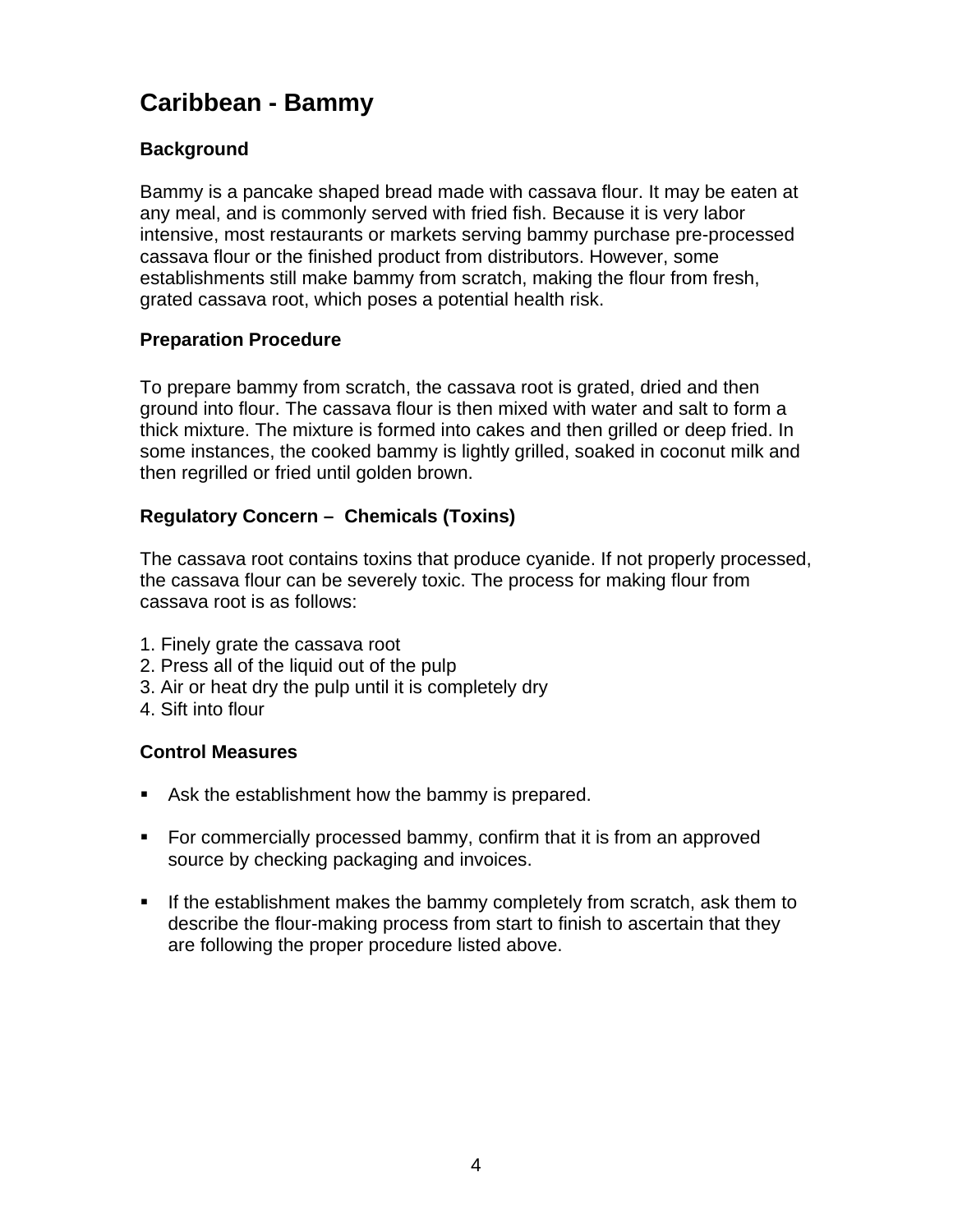# **Caribbean – Boiled Bananas, Yams & Dumplings**

# **Background**

Boiled bananas, yams and flour dumplings are a common side dish in Caribbean restaurants. The yams, while similar in size and color to a potato, are nuttier in flavor and should not be confused with the Southern sweet yam or sweet potato. The trio is often served at breakfast but may also be served as side dishes at any meal.

### **Food Preparation Procedure**

Green bananas and yams are simply boiled in water and served as is. Dumpling preparation is also very simple. The dough is made from flour, salt and water, shaped into flat ovals about 1" thick and 3" wide and boiled for about 25 minutes.

#### **Foodborne Illness Risk Factor– Improper Holding Temperatures**

When bananas and yams are cooked, the chemical make-up changes, resulting in products that are potentially hazardous, meaning that they need time and temperature control for safety. Because the dumplings are a flour-based product, they too must be properly held to prevent microbial growth and toxin formation. In many Caribbean facilities, these products are often cooked and allowed to sit at room temperature, which poses a health risk.

#### **Control Measures**

 Verify that dumplings, yams and bananas are cooked and served immediately, hot held at 135°F or above or held for four hours or less, using time as a public health control with the proper documentation.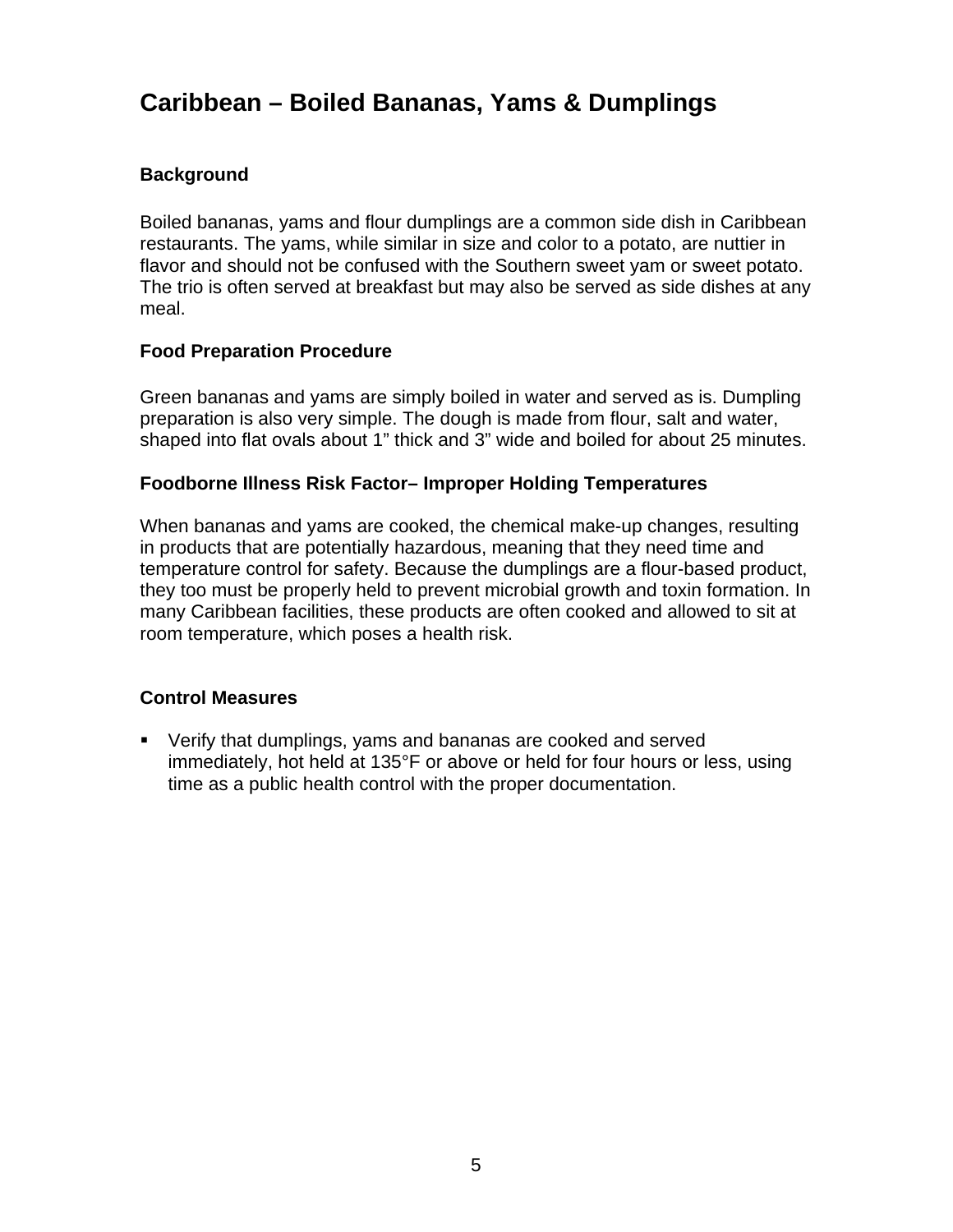# **Caribbean - Beverages**

# **Background**

Many Caribbean food establishments carry a variety of traditional drinks. Among them are Irish moss, sorrell, ginger beer, coconut water and carrot juice. Some establishments may sell commercially produced drinks, but many proprietors prefer to make their own in-house.

### **Preparation Procedure**

Irish Moss – A cold beverage made by mixing milk, lime juice, dried seaweed, sugar, gum arabic, isinglass (a gelatin made from dried fish bladders), linseed, spices that may include cinnamon, nutmeg, rosewater, vanilla and sometimes ginger. All of the ingredients except milk are boiled to a thick consistency. Then the milk (usually condensed) is added.

Sorrell – A cold beverage made with water, sorrell (a dried flower petal), ginger root and sugar. It is dark in appearance and is prepared by boiling water with ginger root, pouring it over the sorrell petals, allowing it to steep, and then adding sugar.

Ginger Beer – A cold beverage made by mixing boiling water, lime juice, ground ginger and sugar. It has a clear-like appearance with a light brown residue at the bottom.

Coconut Water – Liquid compressed from the meat of the nut; not to be confused with coconut milk or coconut cream.

Carrot Juice – A cold beverage made by mixing water, carrot juice and sometimes sugar.

#### **Foodborne Illness Risk Factor – Food From Unsafe Sources**

These beverages pose no health risk if kept refrigerated. However, once a product is packaged and placed into a display cooler, it must be labeled according to the Food and Drug Administration (FDA) standards. Many Caribbean food establishments that make the beverages in-house do not label them.

In addition, if the proprietor is using natural sorrel or natural Irish moss as a beverage ingredient, it must be confirmed that they are being obtained from a reputable source. Some establishments purchase these ingredients in bulk in packages with no labeling.

# **Additional Regulatory Concern - False Health Claims**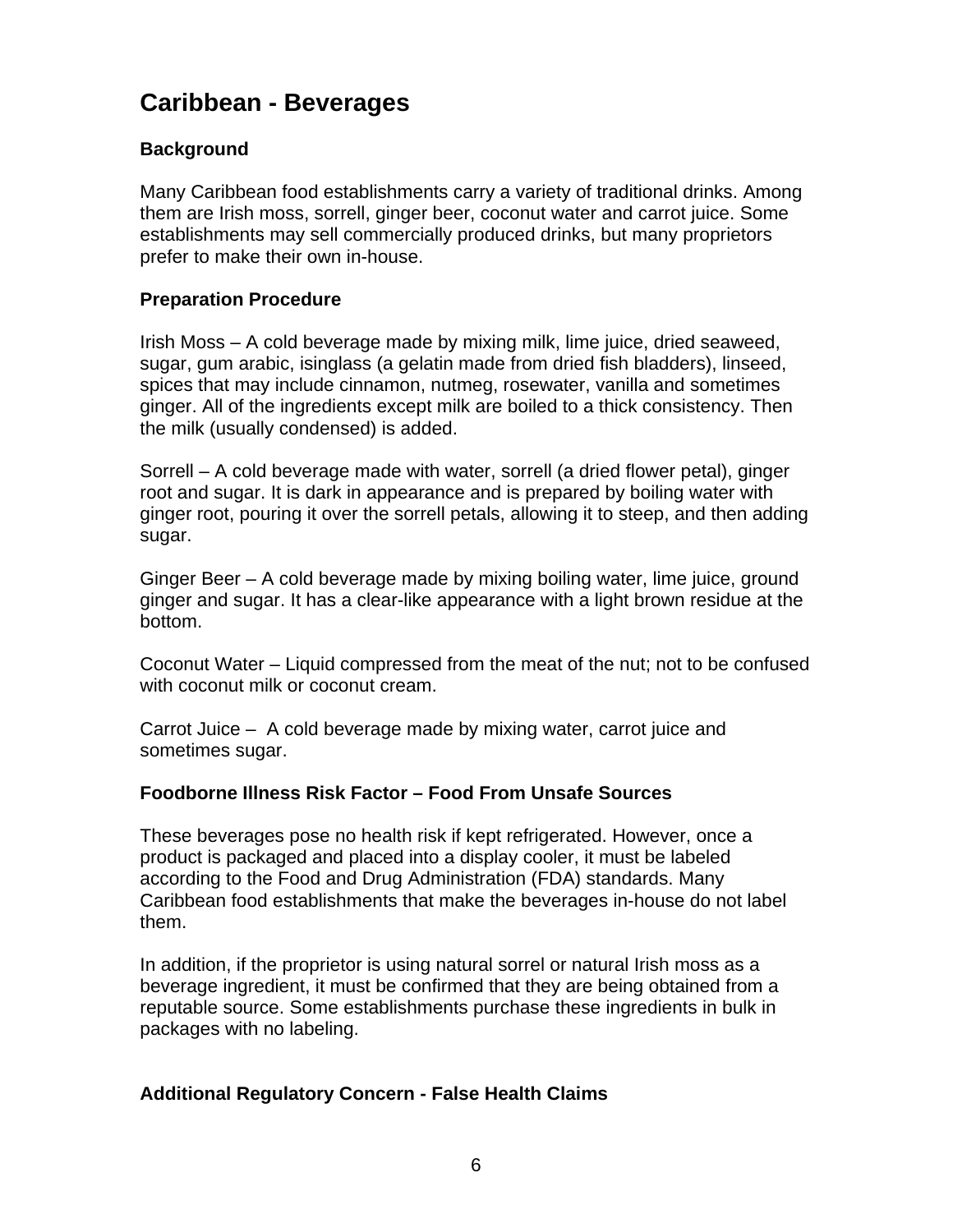Some establishments may have signage that advertises the beverages as providing certain health benefits such as energy boosting, immune system enhancement, virility inducing, etc. If claims are made that the drink can be used in the diagnosis, cure, mitigation, treatment or prevention of disease in man or animals, it may fall under the definition of drug or health claims under the Nutrition Labeling and Education Act (NLEA), and the Food and Drug Administration (FDA) should be contacted for verification.

#### **Control Measures**

 Check display coolers to make sure each beverage is labeled with the following information:

Name of beverage **Ingredients Quantity** Nutritional information Manufacturer's name and address (if made on the premises, the name and address of the manufacturer should be that of the restaurant or store)

- **If beverages are prepared in-house using natural sorrell or Irish moss, check** packaging or labeling to ascertain whether the ingredients are obtained from a reputable source. If they have purchased it in bulk with no labeling, verify where they purchased it through invoices or receipts. If there is concern that the vendor may not have obtained the products from a reputable source, consult the agency that has jurisdiction over the product.
- Check beverages and in-store signage to be sure unsubstantiated health claims are not being made.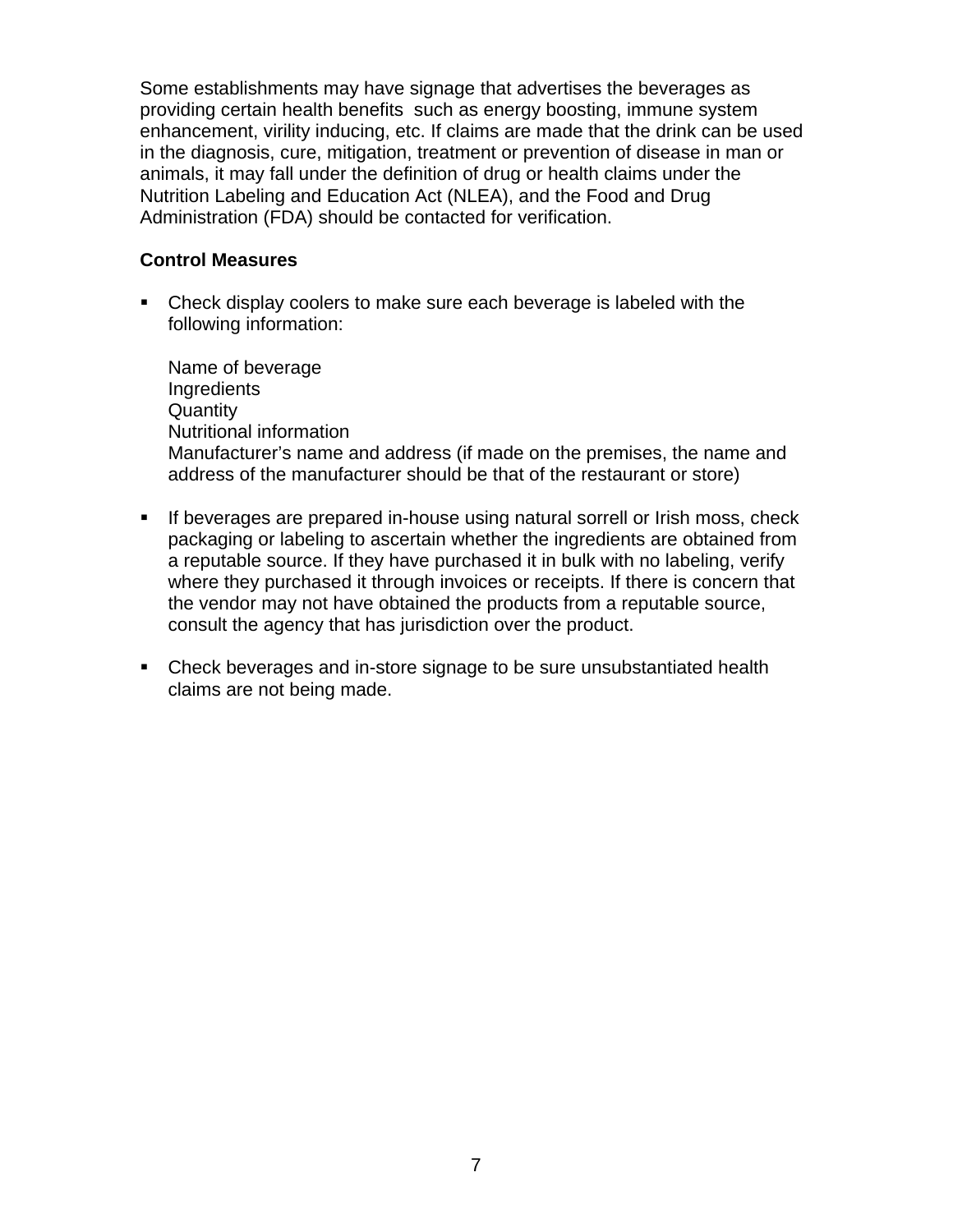# **Caribbean - Cassava**

# **Background**

Cassava is a tropical root vegetable, also known as manioc, yuca and yucca. It should not be confused with another plant called yucca, which has spiky leaves and is not eaten. The tuber is long, irregularly shaped, about 2-3 inches in diameter and 6-12 inches in Iength. Its white flesh is covered by a brownish layer which resembles bark. There are two main varieties – sweet cassava and bitter cassava.

In addition to wide use in the Caribbean and South America, the cassava is also used as a staple food in Africa and Asia and may be found on the menus of those types of restaurants.

#### **Preparation Procedure**

Sweet -- This variety is the most widely used in cooking. Like a potato, it can be boiled, baked or fried.

Bitter – The bitter variety is poisonous when raw and must undergo a purification process before it can be used. It is used mostly for making flour, tapioca and starch. The flour is called farofa and is bland much like corn meal and wheat flour. The flour can be mixed with water and the dough cooked on a large griddle to make large cassava flat breads. Gelatinized pellets of cassava are called tapioca, which is mixed with sugar and vanilla flavoring and used in desserts. The purified starch can be used as a thickening agent.

The proper process for making flour from bitter cassava root is as follows:

- 1. Finely grate the cassava root
- 2. Press all of the liquid out of the pulp
- 3. Air or heat-dry the pulp until it is completely dry
- 4. Sift into flour

#### **Regulatory Concern – Preparation Methodology / Food From Unsafe Sources**

Preparation Methodology

The bitter cassava root contains linamarin and lotaustralin, which are toxic glucosides that form cyanide. If not completely removed, these toxins can cause severe illness and even death.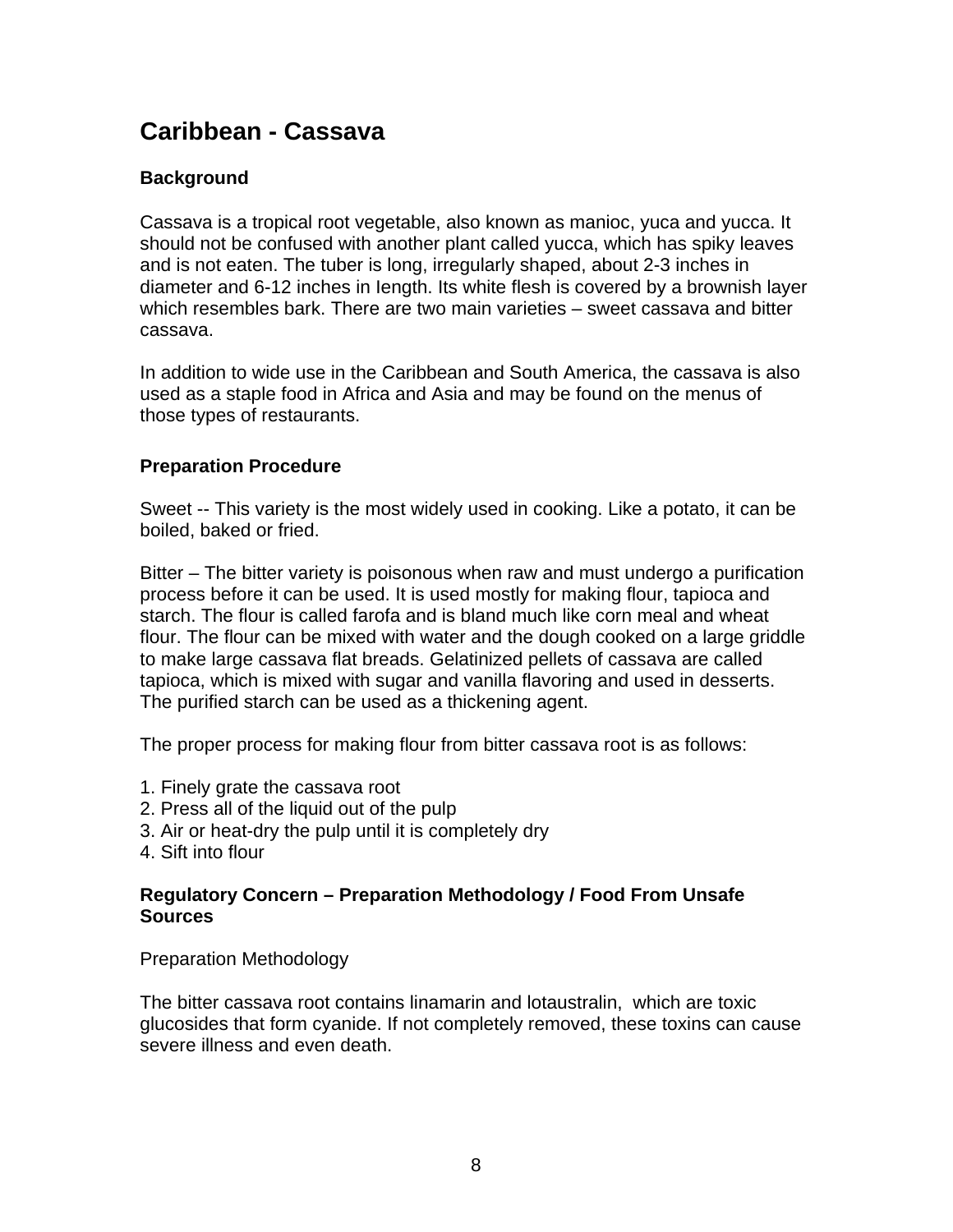# Food From Unsafe Sources

Most establishments purchase cassava in a prepackaged, commercially produced form. It is important that if purchased prepackaged, it comes from an approved source that has properly removed the toxins.

- **If a menu item lists cassava as an ingredient, ascertain the type of cassava** used and verify that it is from an approved source.
- **If bitter cassava is being utilized, verify the preparation methodology to** ensure toxin removal.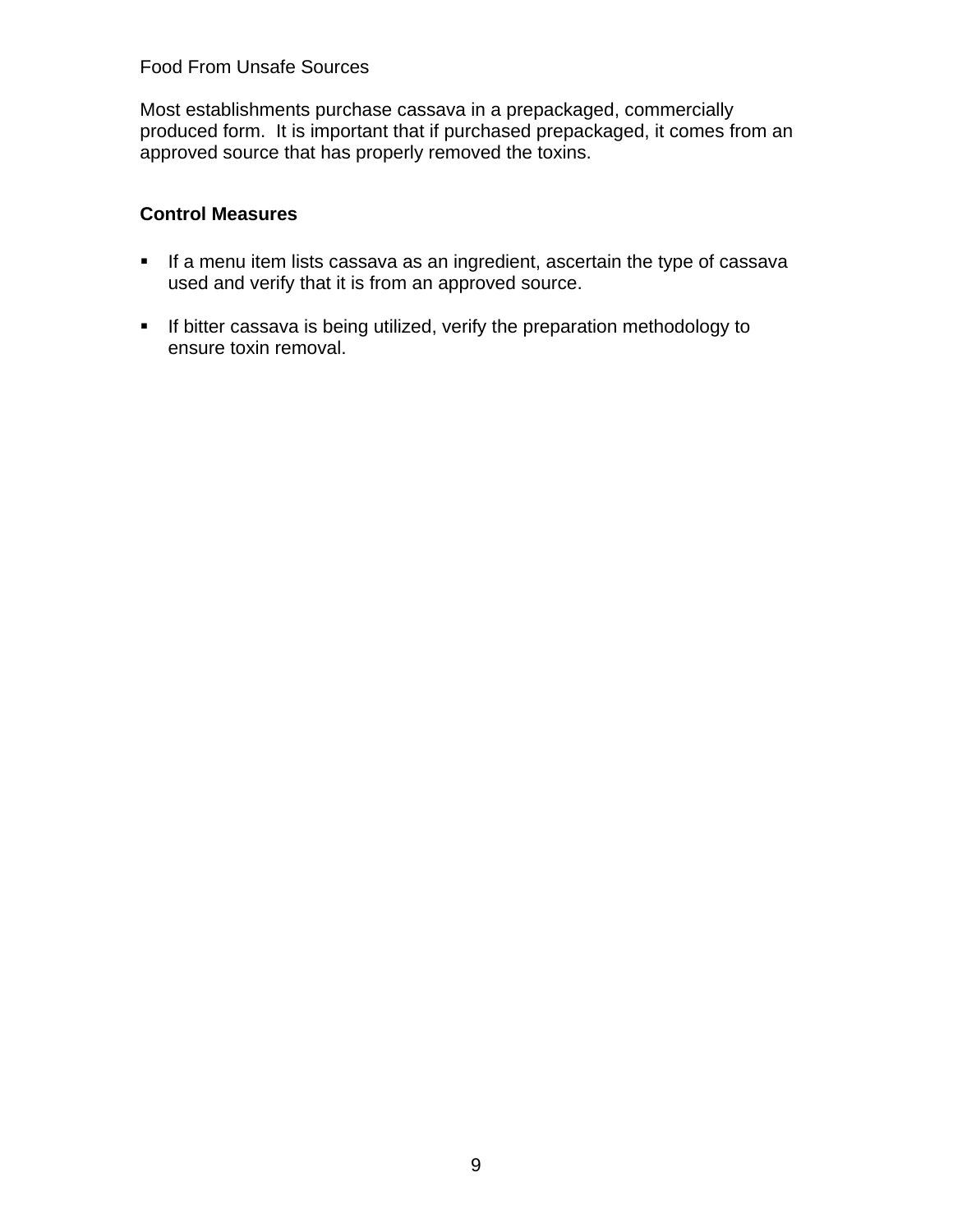# **Caribbean - Conch**

# **Background**

A conch is a large marine snail and has been a popular Caribbean staple for centuries. Its shell has a brightly colored pink lip, which can reach a length of 12 inches. Its taste is somewhat sweet and its flavor has been compared to that of clams.

Conch is served as an appetizer, in soups and stews, as a side dish and as a main course.

### **Preparation Procedure**

Conch may be prepared in a variety of ways, including conch chowder, conch Creole, fried conch, conch fritters, in salads and grilled or boiled.

Regardless of the type of preparation, the meat must first be tenderized, as its tough connective tissue is very difficult to chew. The best way to do this is with a heavy meat mallet or a commercial meat tenderizer.

### **Foodborne Illness Risk Factors – Contamination / Cross Contamination**

A significant number of restaurants use improper methods for tenderizing conch, such as using an ordinary steel claw hammer to pound the meat, thus putting it at risk for contamination. There have even been cases in which inspectors have observed workers taking the conch outside behind the restaurant and pounding it with a hammer with no sanitary precautions.

The proper way to tenderize conch is with a meat mallet or specially designed conch mallet on a restaurant-grade cutting board. Some restaurants use mechanical tenderizers such as those found in fish markets. In addition, powdered tenderizers similar to those used for other meats are now commercially available. Operators also have the option of buying conch already tenderized.

#### **Control Measures**

• Check to ascertain the method for tenderizing the conch.

If the establishment is using an improper method of tenderization, advise them on proper ways to do so.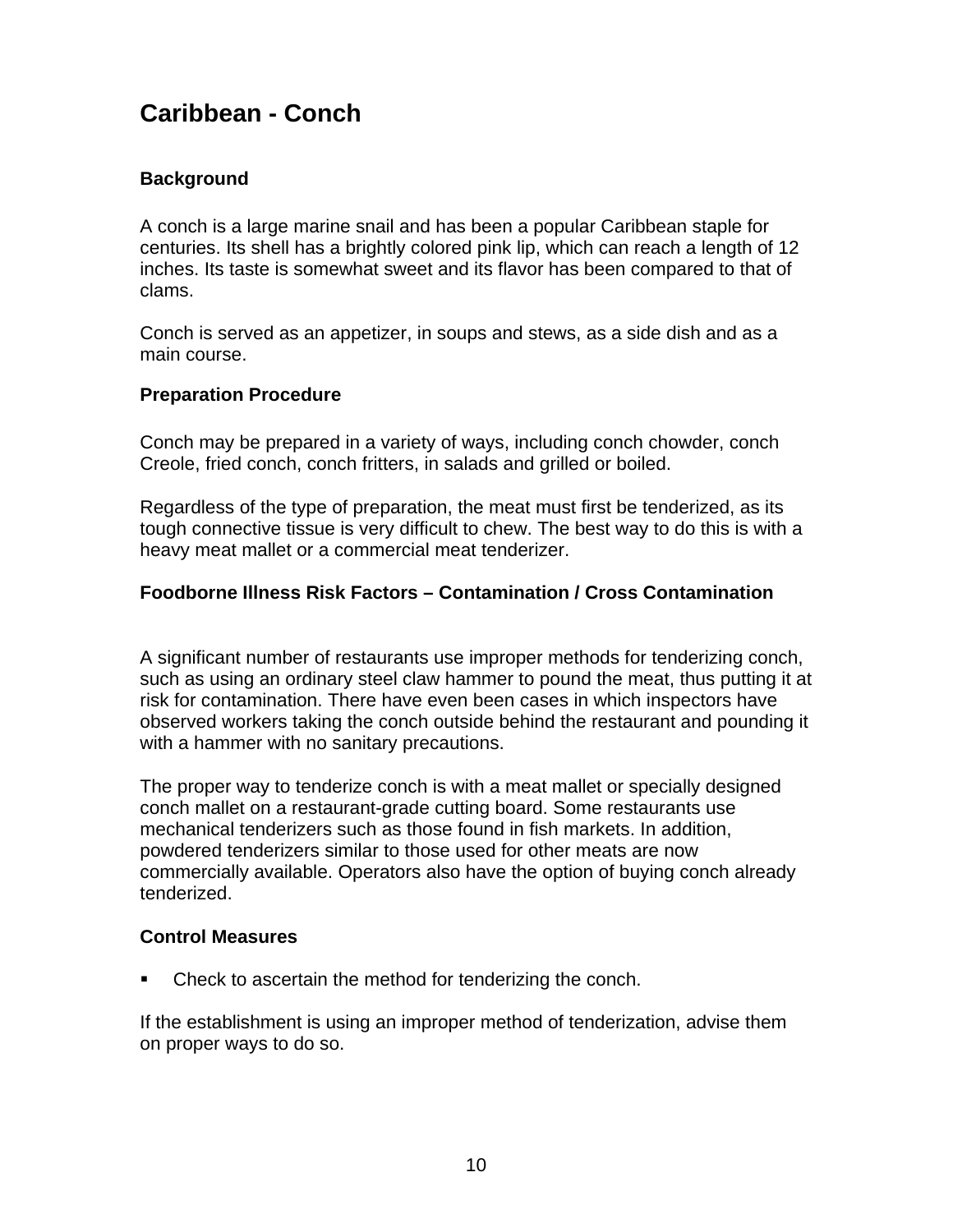# **Caribbean - Escovitch Fish**

# **Background**

In traditional Caribbean food establishments, escovitch fish is often prepared and left at room temperature for long periods of time. The practice most likely evolved because many food establishments in the Caribbean lacked electricity to hot hold or refrigerate food items. In native countries the dish may be left at room temperature for days or even weeks. It is believed that the inclusion of vinegar in its preparation prevents spoilage.

# **Preparation Procedure**

Escovitch fish is a main course dish made with red snapper, onions, peppers, spices, oil and vinegar. Prior to preparation, the fish is generally kept frozen or placed in a refrigerated container of vinegar and ice. To begin preparation, the fish is washed in a fresh vinegar solution, then scaled, gutted and trimmed. It is then fried in hot oil until done. The other ingredients are sautéed in hot oil and vinegar. Once cooked, the mixture is poured over the fish and the dish is held until served.

#### **Foodborne Illness Risk Factor – Improper Holding Temperatures**

Escovitch fish is typically held at room temperature after preparation. Although regulations require hot holding for this type of food, native proprietors are reluctant to do so. Patrons generally prefer to eat it at room temperature, and operators assert that hot holding can result in the dish becoming dry and tough.

In addition, because the dish is traditionally held at room temperature in Caribbean countries, proprietors don't understand why it is not allowed under U.S. regulations. Some contend that the vinegar added during the preparation of the fish preserves it. Because the dish is very popular, improper holding is an extremely common regulatory issue in facilities serving this product.

#### **Control Measures**

There are a number of options available to an operator to manage escovitch fish safely. Ensure that the facility handles the product in one of the following ways:

- Hot held at 135°F or above;
- Held for four hours or less using time as a public health control with the proper documentation; or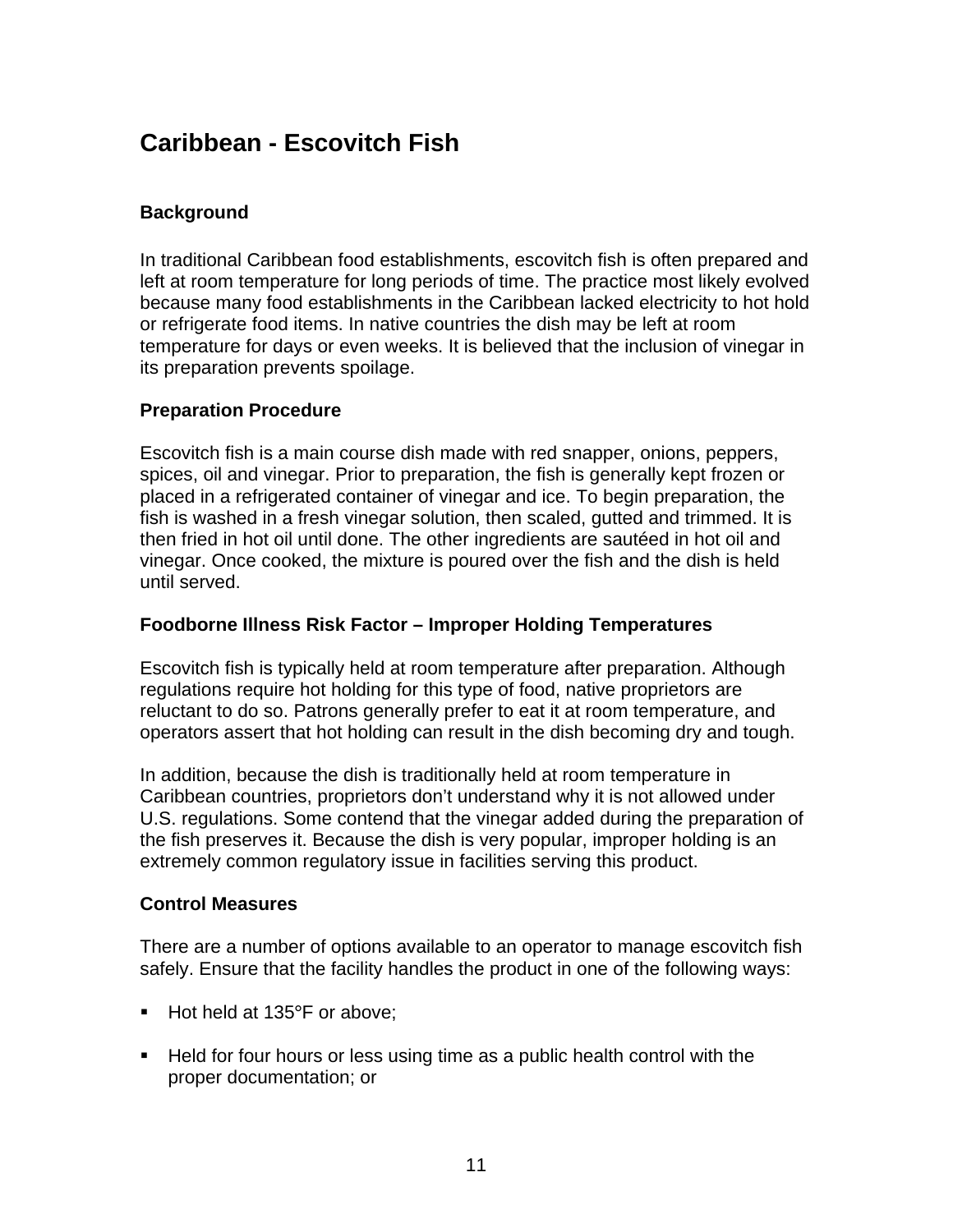**Documentation that the preparation renders the product non-potentially** hazardous because it results in the escovitch fish having a pH of 4.2 or below or a water activity  $(A_w)$  of .85 or below. A variance must be in place and the food product prepared under a HACCP plan.

# **Additional Considerations**

Food establishments often take leftover escovitch fish and use it to prepare a dish called brown stew fish. If the original dish wasn't held at the proper temperature, the new dish may contain harmful pathogens or toxins. Therefore, if escovitch fish was not properly hot held or there is no documentation to verify that the fish is not potentially hazardous, it cannot be reused in the brown stew fish.

If previously hot held escovitch fish is reused for brown stew fish, it must be cooled from 135°F to 41°F within a total of six hours, provided that it is cooled from 135°F to 70°F within the first two hours.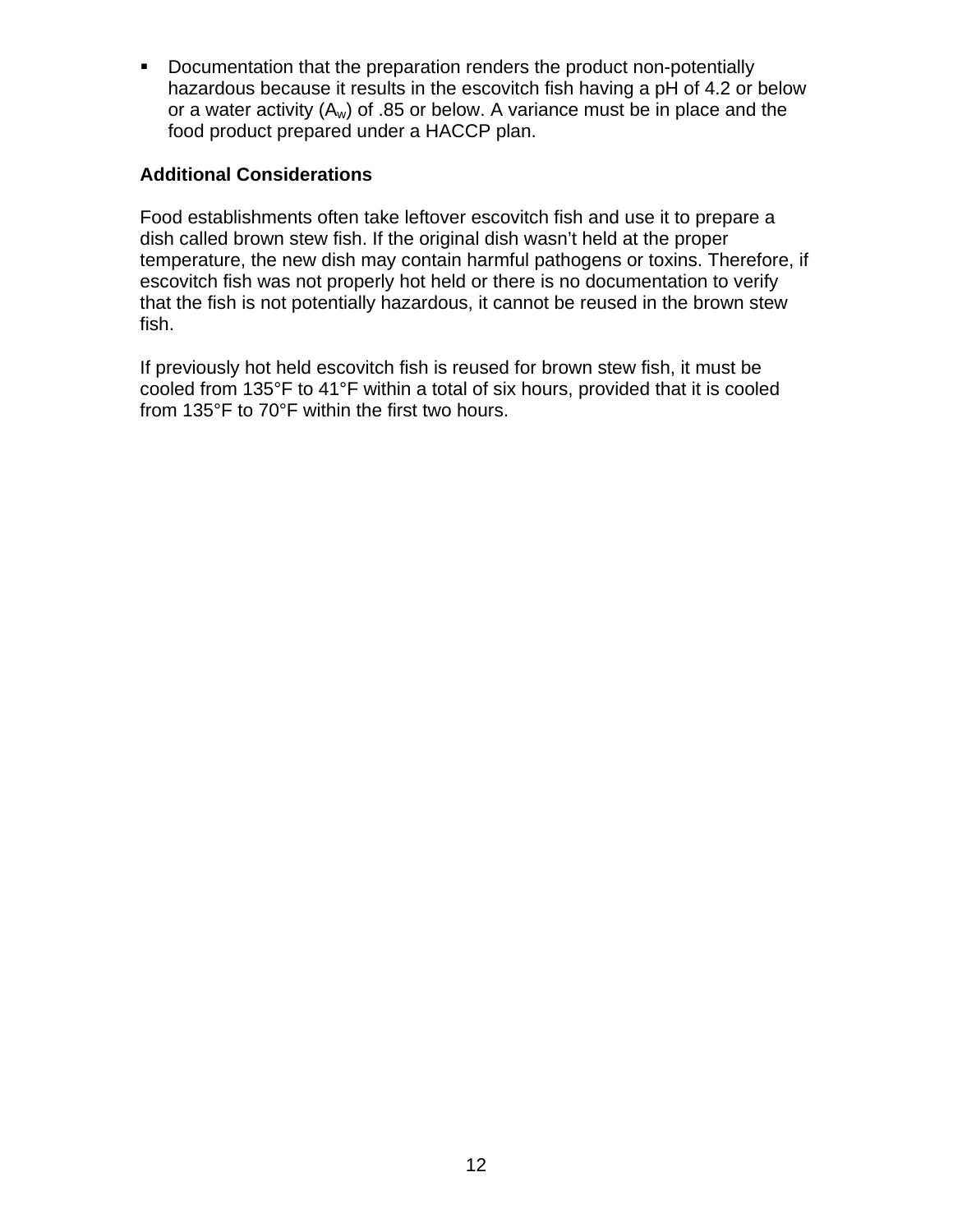# **Caribbean - Goat**

# **Background**

Goat is a common meat popular among many ethnicities, including African, Caribbean, Hispanic, Greek and Indian populations. Meat and Poultry inspection falls under the purview of the United States Department of Agriculture (USDA). Through cooperative agreements, this responsibility may be transferred to States but any meat processed under State inspection is limited to intrastate commerce.

### **Preparation Procedure**

Goat is prepared in a variety of ways, including roasted, braised and in soups and stews. Curried goat is among the most popular Caribbean dishes, brought to the islands when workers from India immigrated to the area after slavery was abolished.

### **Foodborne Illness Risk Factor – Food From Unsafe Sources**

While most goat meat is purchased from state or USDA approved plants, some restaurants and markets purchase goat meat from unapproved sources. Others may purchase a live goat from an unapproved source and process it themselves. Still others raise their own goats at home and slaughter and process them as needed. There have been cases in which inspectors have discovered whole animals, frozen with fur and hooves intact.

Any goat meat that is not from a USDA or state approved source is illegal and cannot be served in restaurants or sold in markets.

#### **Control Measures**

 If goat is on the menu or in a meat display case, ask to see the packaging or invoice in order to ascertain that it comes from an approved source.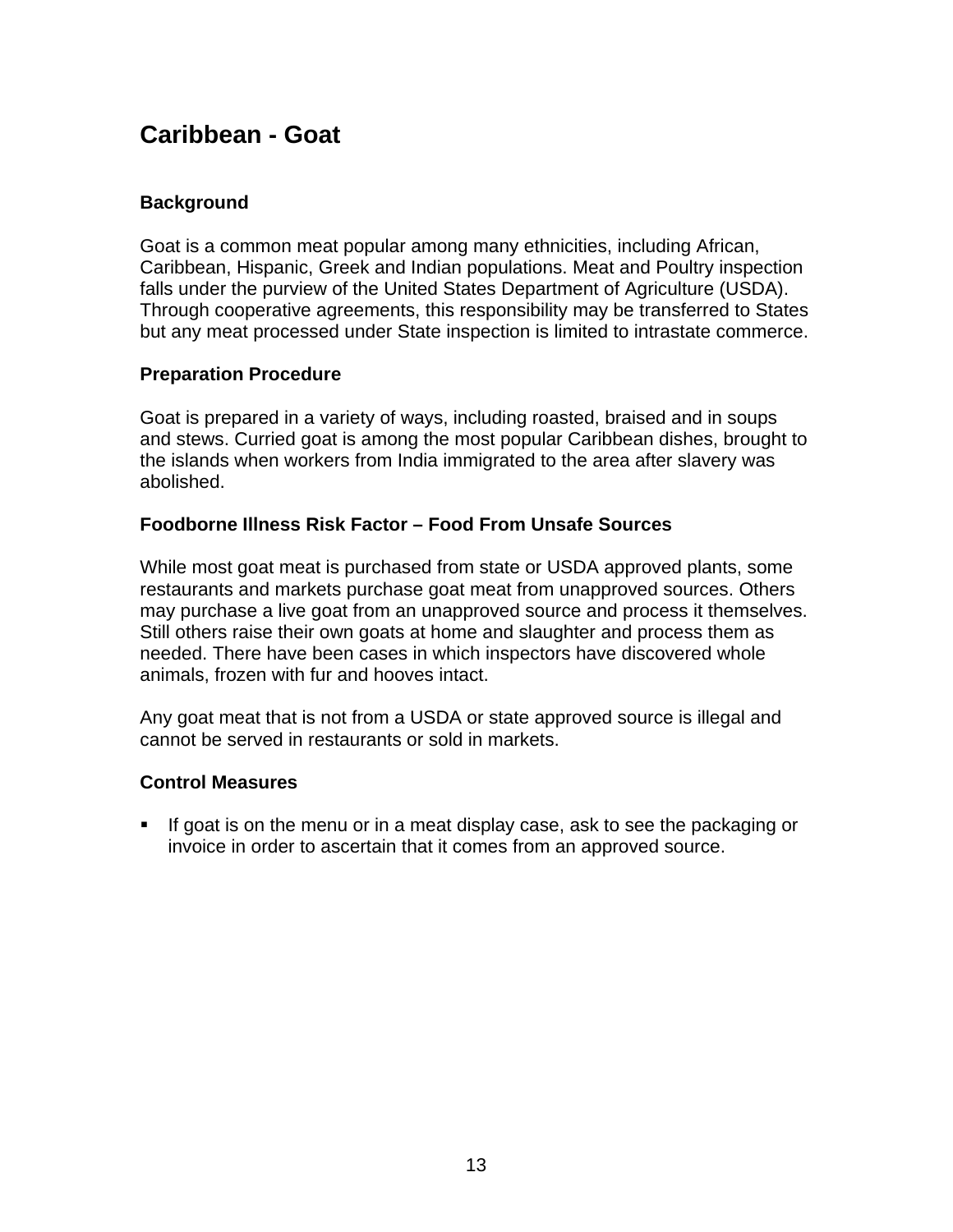# **Caribbean - Oxtails**

# **Background**

Oxtails are a traditional Caribbean food and are most often served as a stew. Oxtails are usually purchased in two forms: 1) the whole tail, which is several feet long, and 2) already cut into small portions. Most often, they come packaged in a box.

#### **Preparation Procedure**

Oxtail stew ingredients may vary, but usually include onions, garlic, tomatoes and spices. Sometimes bacon, beans and other vegetables are added. The dish is slow cooked and served with rice or other vegetable side dishes.

#### **Foodborne Illness Risk Factor – Improper Holding Temperatures**

In facilities that have low or sporadic customer traffic, oxtails are frequently cooked and then held at room temperature. Once the dish is ordered, the product is reheated and served. Due to the potential for toxin formation in the product that would not be destroyed during reheating, this procedure is not acceptable.

#### **Control Measures**

Once cooked, oxtails may be maintained in one of three ways:

- Hot held at 135° or above;
- Held for four hours or less using time as a public health control with the proper documentation; or
- Properly cooled and then held at 41<sup>°</sup>F until ordered, at which time the product is reheated and served immediately to the customer.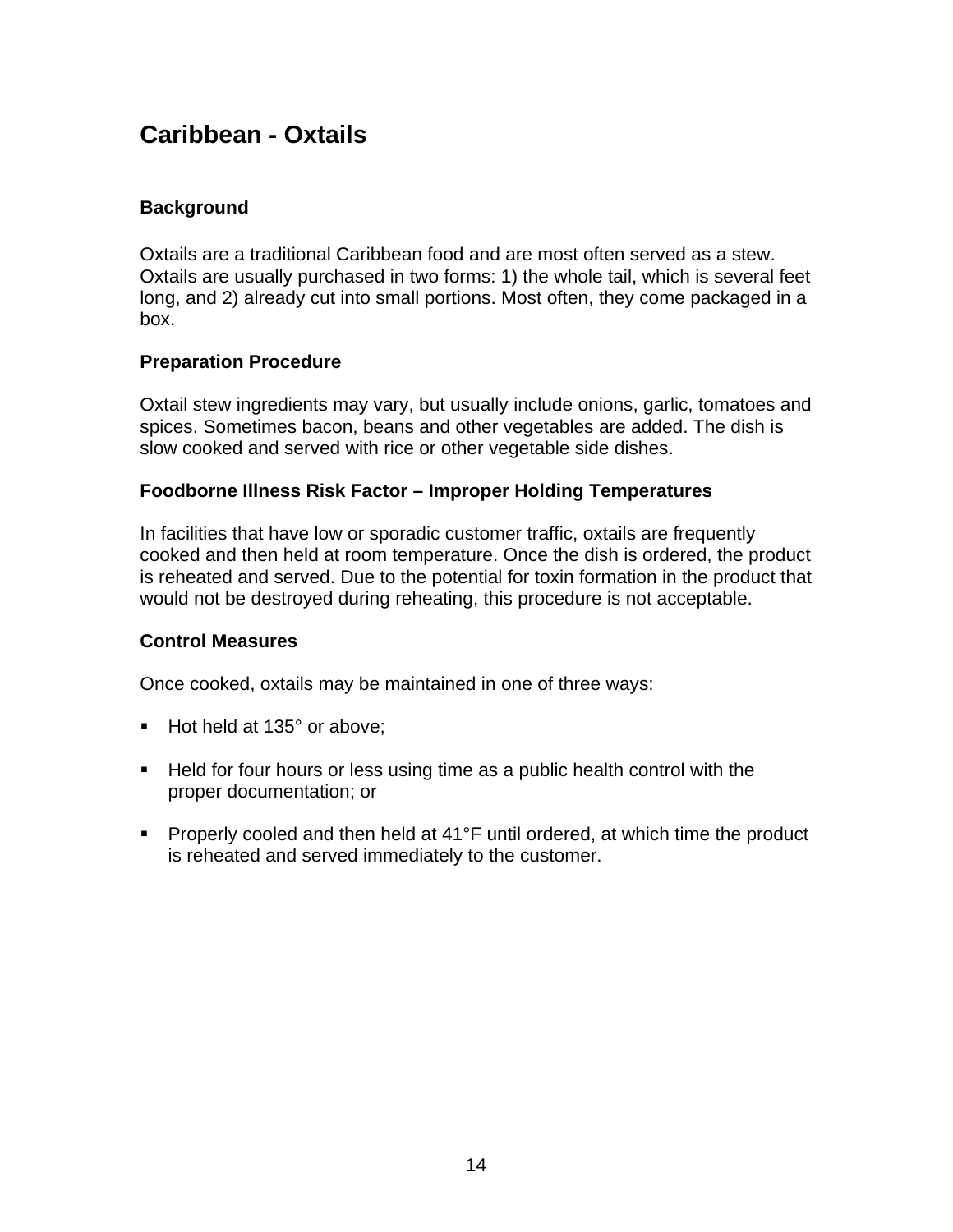# **Caribbean - Patties**

# **Background**

The Jamaican patty, similar to an English meat-pie or a Spanish empanada, contains a tasty chicken or beef filling seasoned with island spices and baked within a flaky crust. In Jamaica, patties are the fast food of choice, outselling hamburgers and pizzas because they are tasty, filling and easy to prepare and eat. It is commonly eaten at lunch but may be served at any meal.

# **Preparation Procedure**

The ground meat is sautéed with special seasonings and then baked in a firm, flaky pastry crust. Some restaurants add the meat to a mixture of mashed cooked vegetables (potatoes, onions, carrots) before filling the pastry shell.

#### **Foodborne Illness Risk Factors – Food From Unsafe Sources / Improper Holding Temperatures**

Food From Unsafe Sources

Most Jamaican food establishments don't make their own patties because it is too labor intensive. Many establishments order them from commercial processors, but a significant number have been found to purchase them locally from unlicensed vendors, so it's important to check the source.

A restaurant is permitted to make and serve its own patties, but in order to sell patties to other restaurants, it must have a permit to be a wholesale processor of the product.

Even if a local processing plant is licensed, it is important to make sure the patties are transported in approved containers and in an approved manner. Local producers have been known to package patties in reused cardboard boxes. Since local processors of meat products are not required to use refrigerated trucks to transport their products to retailers, the temperature of the patties should be carefully checked at the time of delivery and rejected if above the required cold holding temperature of 41ºF or below.

#### Improper Holding Temperatures

Another concern with patties is holding temperatures. Patties, whether vegetarian or containing meat, must be properly held after preparation. Operators will sometimes place patties in cases that are designed to hot hold foods, but will not have the units turned on, or have the units' temperature high enough to safely maintain the product.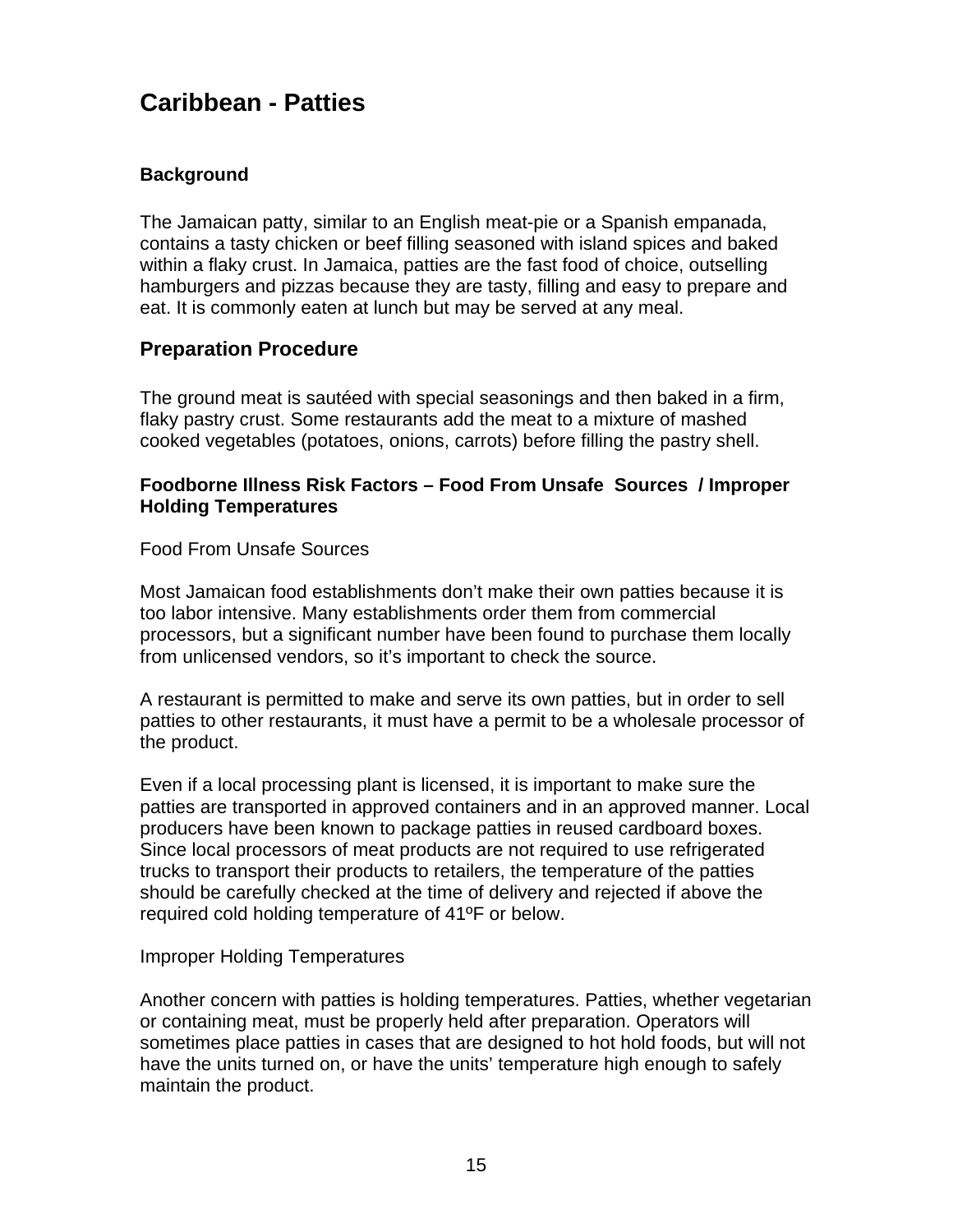- **Determine the origin of the patties being used in the establishment, whether** they are commercially processed or made in-house.
- If they purchase them commercially, ascertain that they are from an approved vendor by reviewing the invoice and examining the product and packaging. Patties containing meat shall have a USDA or State Department of Agriculture emblem on the package. State inspected meat or poultry cannot be shipped across state lines.
- **If the patties are being purchased from a local processor, you may need to** follow up with the processor to be sure the patties are being prepared in an approved, licensed processing plant and that they are being properly shipped.
- Make sure any cooked patties that are not being served immediately are continuously hot held at 135ºF or above.
- **If the filling for patties has been pre-cooked in-house, the patties must be** reheated to 165ºF for hot holding and then held continuously at 135 ºF, or held for no more than 4 hours with the proper documentation. After 4 hours, any remaining patties must be discarded.
- If packaged, commercially processed pre-cooked patties are used, they must be reheated to 135°F for hot holding, or reheated to any temperature if they are for immediate service.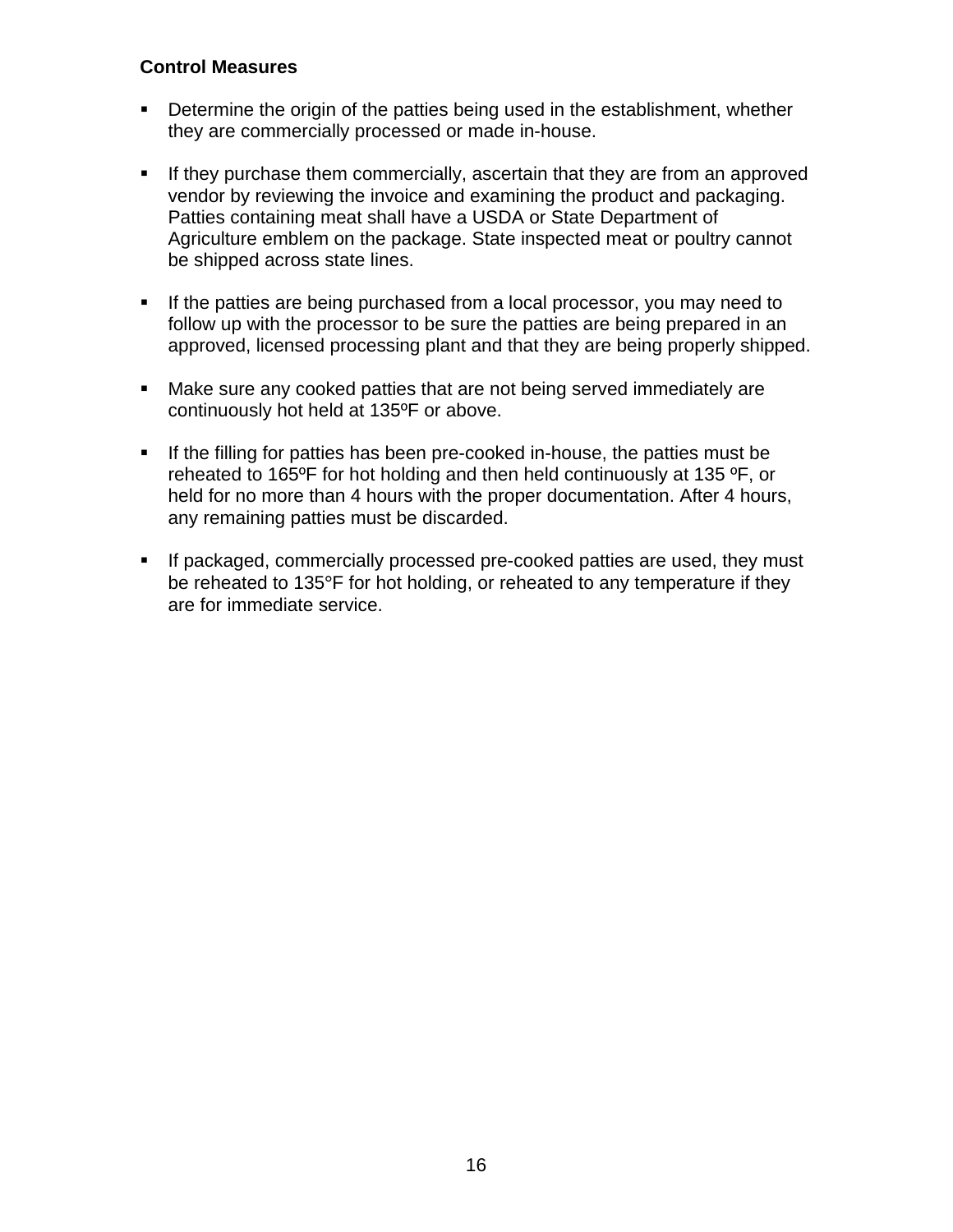# **Caribbean - Pickled Products**

# **Background**

Many Caribbean restaurants use pickled meats in a variety of dishes. The meats include fish, pork (feet, tails, ears, knuckles) and beef. The beef and pork products usually come in five-gallon plastic buckets. Pickled fish may come in a five-gallon bucket or sealed, plastic packaging.

#### **Preparation Procedure**

Most pickled meat and fish products are used in soups or as ingredients in sauces and other recipes.

# **Foodborne Illness Risk Factor – Improper Holding Temperatures**

Many restaurants store pickled meat and fish products at room temperature, believing them to be safe because the product is pickled. The amount of salinity determines whether it can be held at room temperature. Some pickled products need to be refrigerated, so it is important to check each product.

All pickled meat product containers must bear a label that specifies that the product is packed in brine. If there is a question of whether the product is shelf stable, the manufacturer should be contacted for verification that the product does not require refrigeration.

Some facilities may attempt to pickle their own products in-house. Due to the lack of strict control at retail, any pickling of potentially hazardous products requires a variance and must be performed under a HACCP plan if they are to be held at room temperature. If the pickled products are maintained at 41°F or below, then there are no additional regulatory requirements for these products.

- Check label instructions on all pickled meats and fish to determine whether the product needs to be refrigerated.
- If unsure whether the product should be refrigerated, require the product to be refrigerated until its status can be verified with the manufacturer or the facility can provide documentation from the manufacturer stating otherwise.
- For potentially hazardous products pickled in-house, verify that a variance has been obtained from the regulatory authority and the facility is operating under a validated HACCP plan.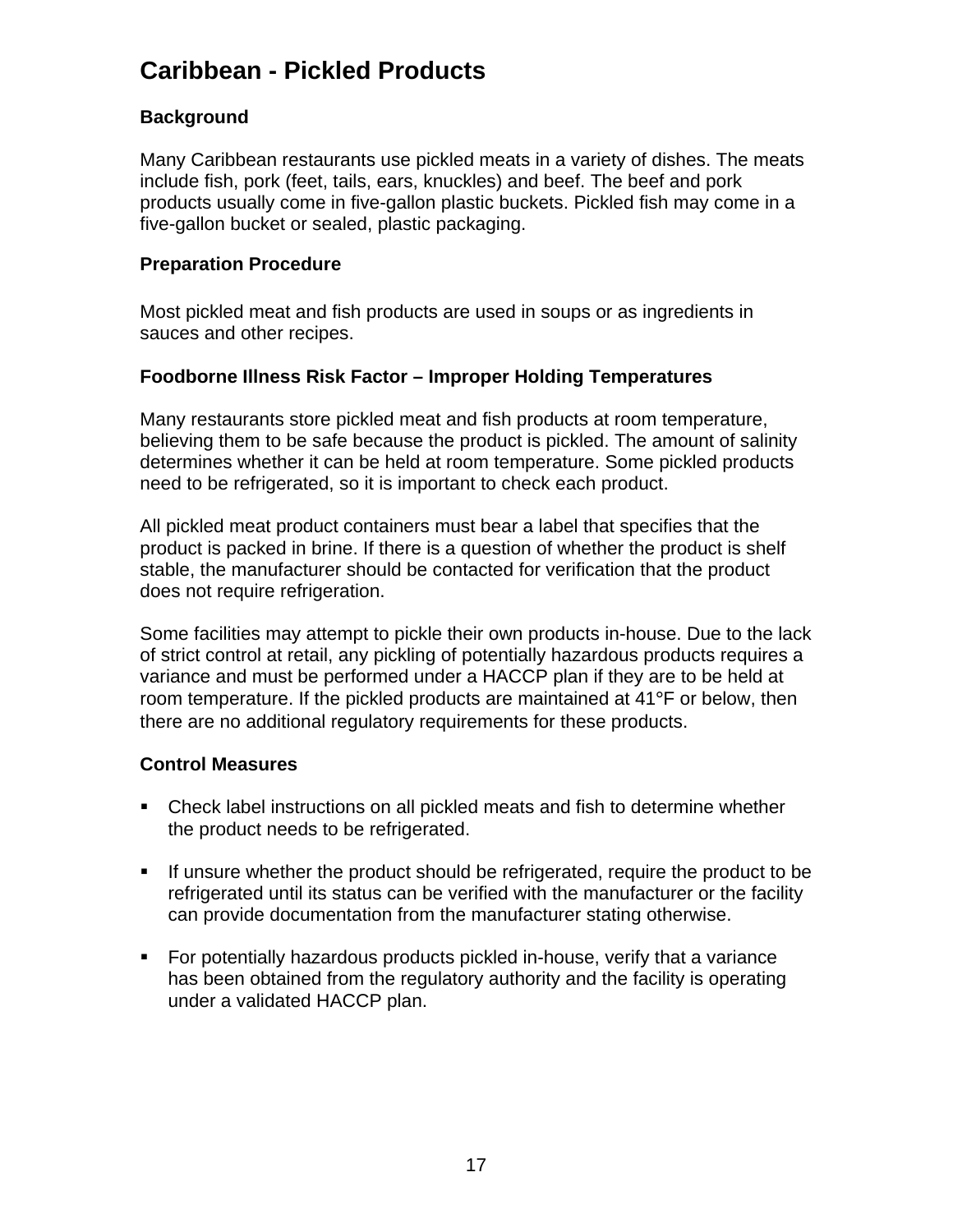# **Caribbean - Plantains**

# **Background**

A plantain is a hard, starchy fruit of the banana family, used mostly for cooking, as contrasted with the soft, sweet variety that most people are familiar with. Plantains are a staple food in tropical regions of the world, used in much the same way as potatoes and with a similar neutral flavor and texture when unripe. While nearly identical in appearance as the bananas found in American grocery stores and markets, plantains are usually larger in size and have a thicker skin.

# **Preparation Procedure**

Plantains can be pan fried, deep fried, boiled, sautéed, caramelized, grilled and baked.

Green plantains are firm and starchy and resemble potatoes in flavor. They can be cooked and mashed, added to stews or soups, or eaten as a side dish.

Yellow plantains are still firm and starchy but slightly sweeter. They can be boiled and mashed, baked or sauteed and served as a side dish.

Extremely ripe plantains are black, with a softer, deep yellow pulp that is much sweeter than the earlier stages of ripeness. These black plantains can be cooked, eaten raw or used in desserts.

#### **Regulatory Concern – Misidentification**

When a plantain is ripe, the outer skin turns black. Because of this, food safety inspectors often mistake ripe plantains for rotten bananas and require establishments to discard them.

- Recognize the difference between a plantain and a banana.
- Understand that a black plantain is the ripened stage of the fruit and may be used in food preparation.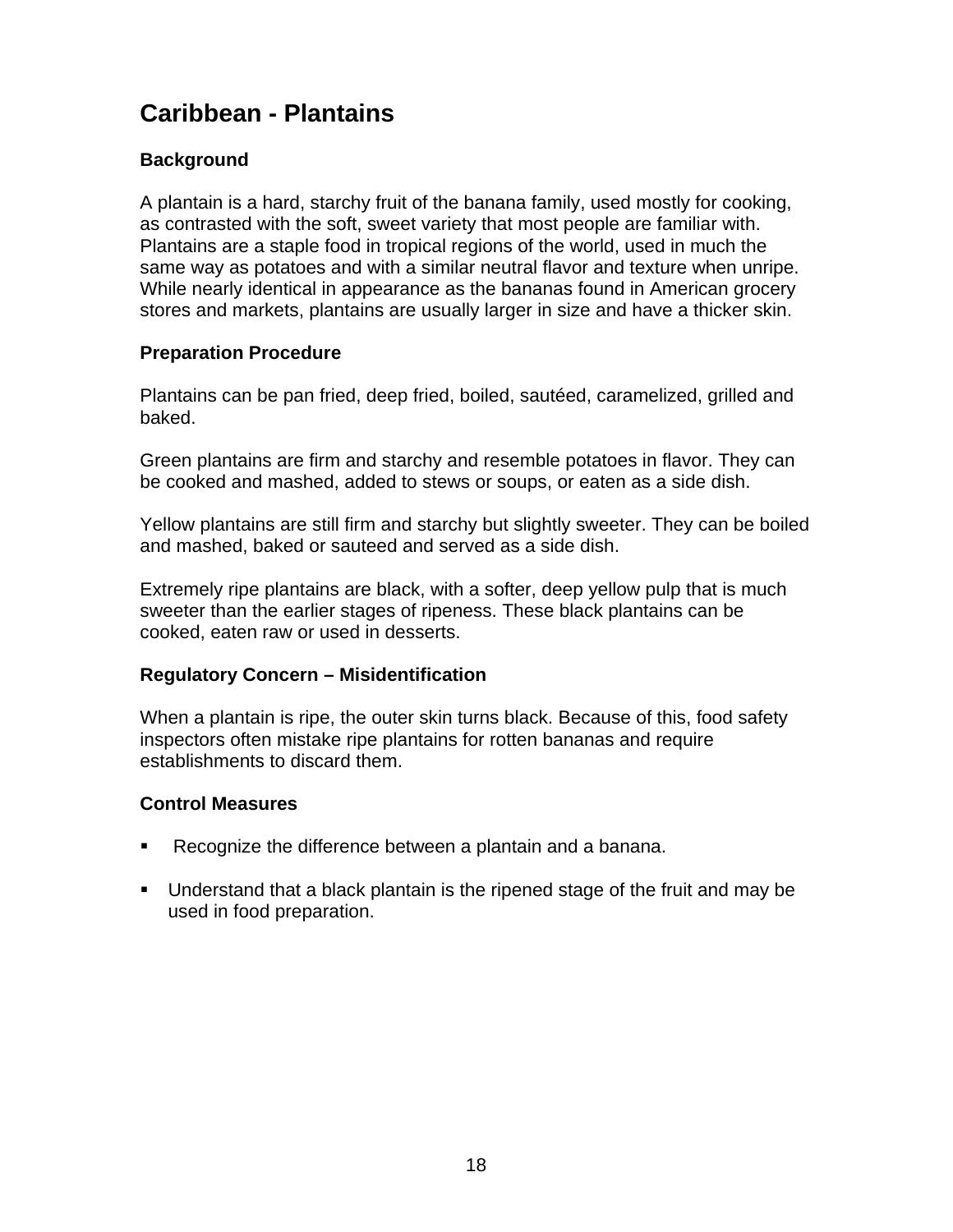# **Caribbean - Saltfish**

### **Background**

Saltfish is a popular ingredient in a variety of Caribbean dishes. Quite simply, it is a salted, dried fish, usually cod.

#### **Preparation Procedure**

The most popular dish in which saltfish is used is Jamaica's national dish "ackee and saltfish", but you may also find the following saltfish dishes on a Caribbean menu: saltfish pie, saltfish cakes, fried saltfish, saltfish with pigtails, saltfish stew, saltfish patties and more.

Saltfish is always rehydrated before it is used. This is done by soaking the fish in water, usually for a period of hours or even days, or boiled for a period of hours so that the fish becomes a moist product again. Only after it has been rehydrated is it added as an ingredient to menu items. It may be used immediately after rehydrating or held for a period of time before use.

#### **Foodborne Illness Risk Factor – Improper Holding Temperatures**

Saltfish in its dehydrated form is usually not held in refrigeration because its water activity is below .85. It is a salted product that has been soaked in a brine solution and then completely air-dried. As long as it remains in a dried state, it is not potentially hazardous.

Many food establishment proprietors believe that, because it is soaked in a brine solution and dried, saltfish is not hazardous during any part of the prep process, including after rehydration and use in dishes. This is a false assumption. Once saltfish is rehydrated, it is subject to the same handling and holding requirements as non-dehydrated fish.

- Fish must be cooled from ambient temperature to 41°F within four hours of rehydrating.
- Verify that the rehydrated saltfish is maintained at 41°F prior to cooking.
- Once cooked, saltfish dishes may be handled in one of the following ways: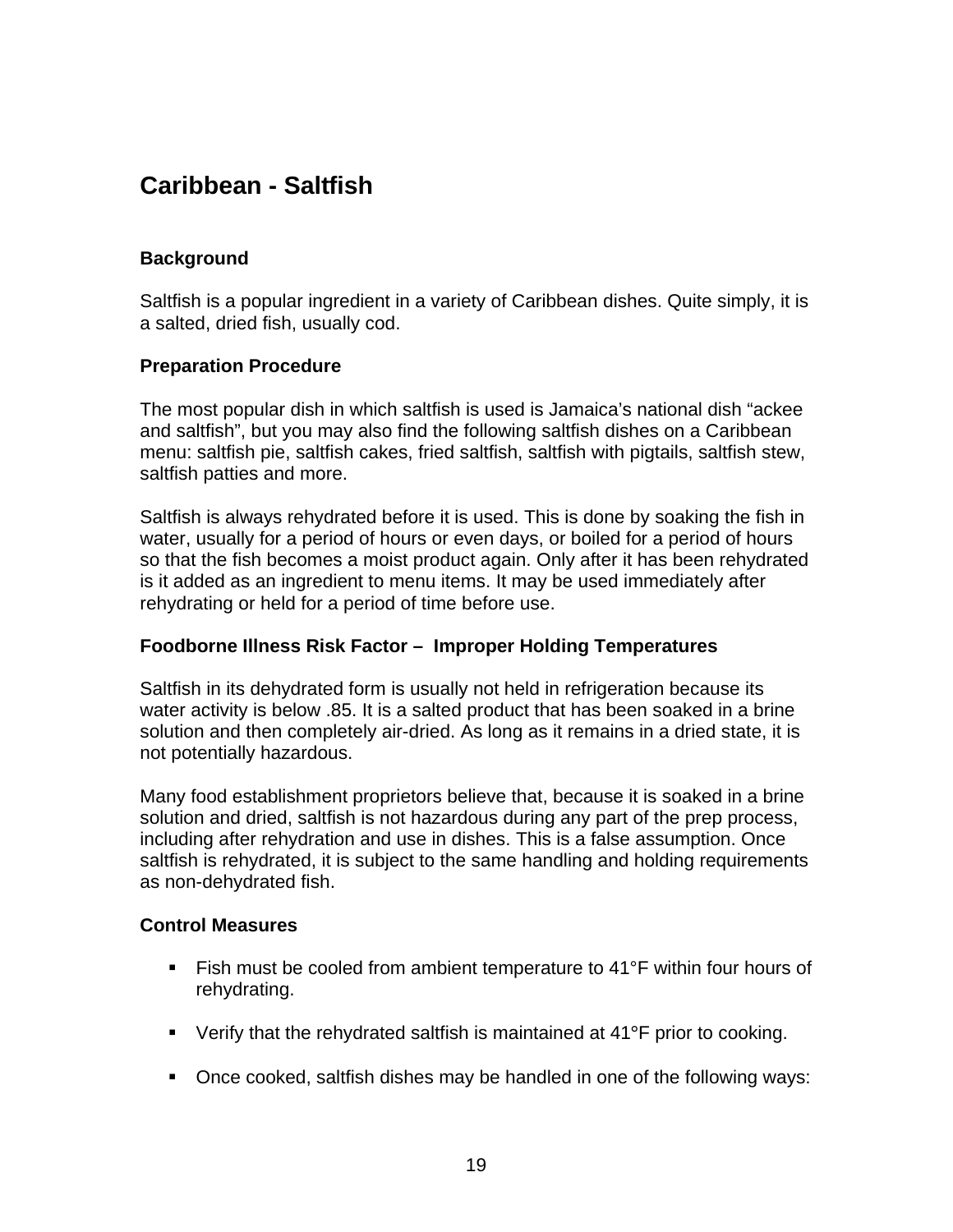- Hot held at 135°F or above;
- Held for four hours or less using time as a public health control with the proper documentation, then discarded if not consumed; or
- Cooked to order and immediately served, or properly cooled from 135°F to 70°F within two hours and then from 70°F to 41°F in the remaining time, not to exceed a total of six hours for the entire cooling procedure. Once the product is cooled, it must be held at 41°F or below until ordered, at which time the product can be reheated and served immediately to the customer.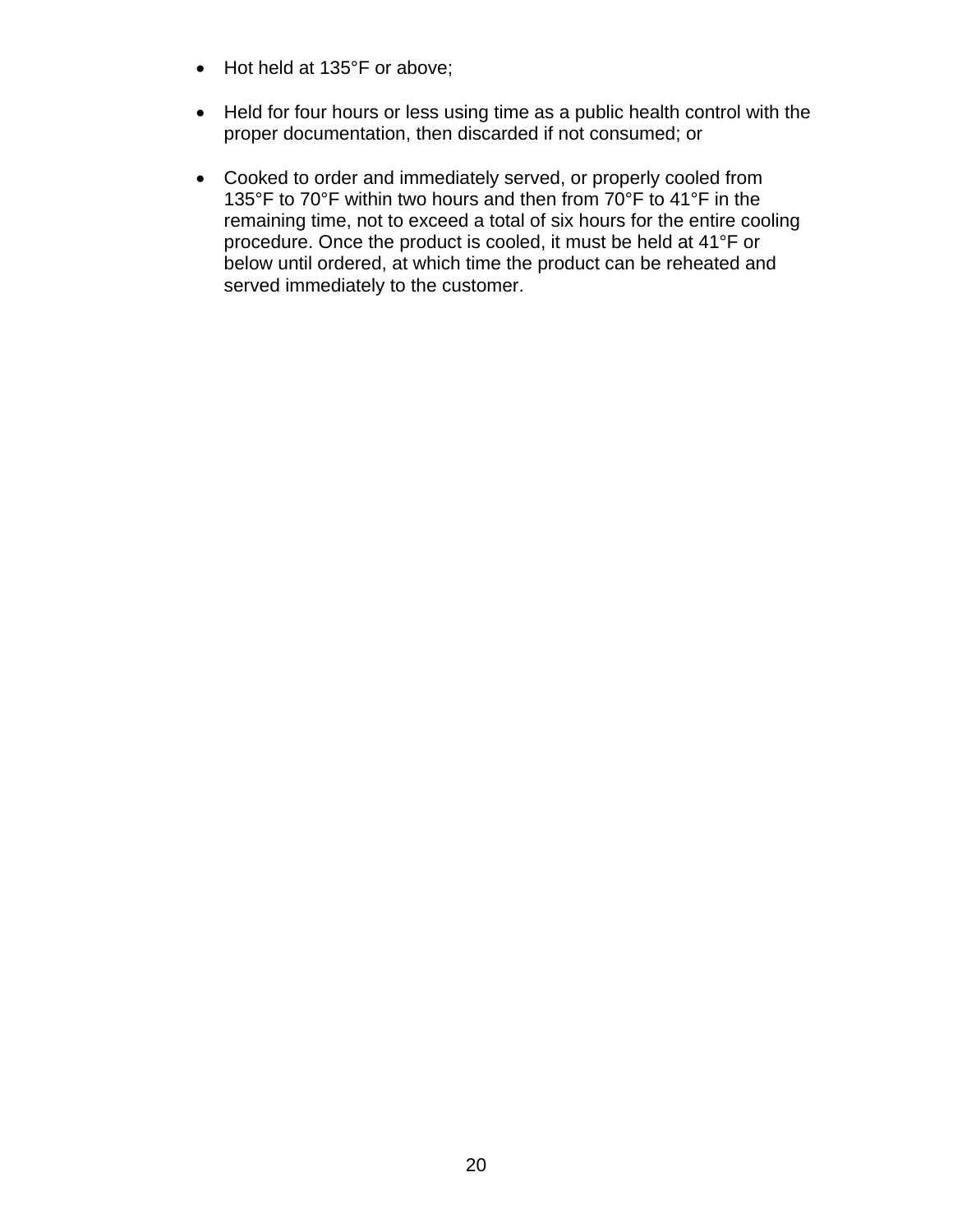# *Determining Approved Source*  **With Meat and Poultry Products**

Following is information that will guide you in determining whether goat, oxtails, brains, tripe and other meat and poultry products are USDA approved.

# **Inspection & Grading - What are the differences?**

The inspection and grading of meat and poultry are two separate programs within the U.S. Department of Agriculture (USDA). Inspection for wholesomeness is mandatory and is paid for out of tax dollars. Grading for quality is voluntary, and the service is requested and paid for by meat and poultry producers/processors.

### **Inspection**

Under the Federal Meat Inspection Act and the Poultry Products Inspection Act, FSIS inspects all raw meat and poultry sold in interstate and foreign commerce, including imported products. The agency monitors meat and poultry products after they leave federally inspected plants, so you may find FSIS compliance officers in retail establishments, or be asked questions about them by retail managers.

In addition, FSIS monitors state inspection programs, which inspect meat and poultry products sold only within the state in which they were produced. The 1967 Wholesome Meat Act and the 1968 Wholesome Poultry Products Act require state inspection programs to be "at least equal to" the Federal inspection program. If states choose to end their inspection program or cannot maintain this standard, FSIS must assume responsibility for inspection within that state. There are currently 25 states and territories that allow USDA to conduct all meat and poultry inspections. They are: Alaska, Arkansas, California, Colorado, Connecticut, Florida, Guam, Hawaii, Idaho, Kentucky, Maryland, Massachusetts, Michigan, Nebraska, New Hampshire, New Jersey, New York, Northern Mariana Islands, Oregon, Pennsylvania, Puerto Rico, Rhode Island, Tennessee, U.S. Virgin Islands and Washington.

# **Identifying USDA Inspected Meats and Poultry**

Meat that has been federally inspected and passed for wholesomeness is stamped with a round purple mark. The firm is also allowed to use the USDA state inspection mark on labels of inspected meat or poultry in bulk containers or individual consumer-sized packages. The dye used to stamp the grade and inspection marks onto a meat carcass is made from a food-grade vegetable dye and is not harmful. The mark is put on carcasses and major cuts. After trimming it might not appear on retail cuts such as roasts and steaks. A retail food store cannot use the USDA or state inspection marks on its labels because they are not inspected by USDA. However, meat that is packaged in an inspected facility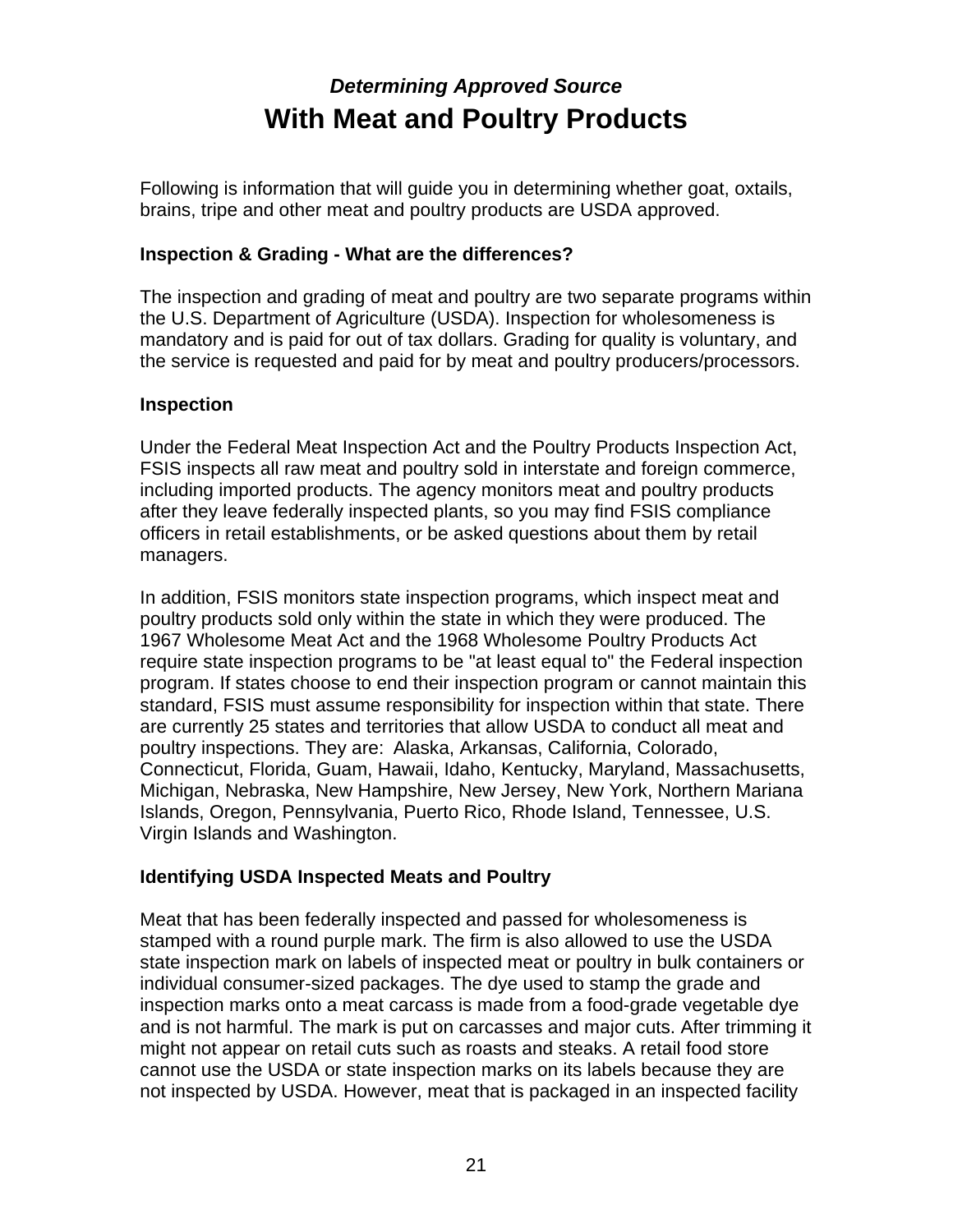will have an inspection mark that identifies the plant on the label. (See graphic images below.)

# **Safe Handling Instructions**

The requirements in the new final rule on Pathogen Reduction and Hazard Analysis and Critical Control Points (HACCP) are designed to minimize the likelihood of harmful bacteria being present in raw meat and poultry products. However, some bacteria could be present and might become a problem if meat and poultry are not handled properly and kept refrigerated. To assist food handlers, USDA requires that safe handling instructions be put on all consumersized packages of raw and not fully cooked meat and poultry.



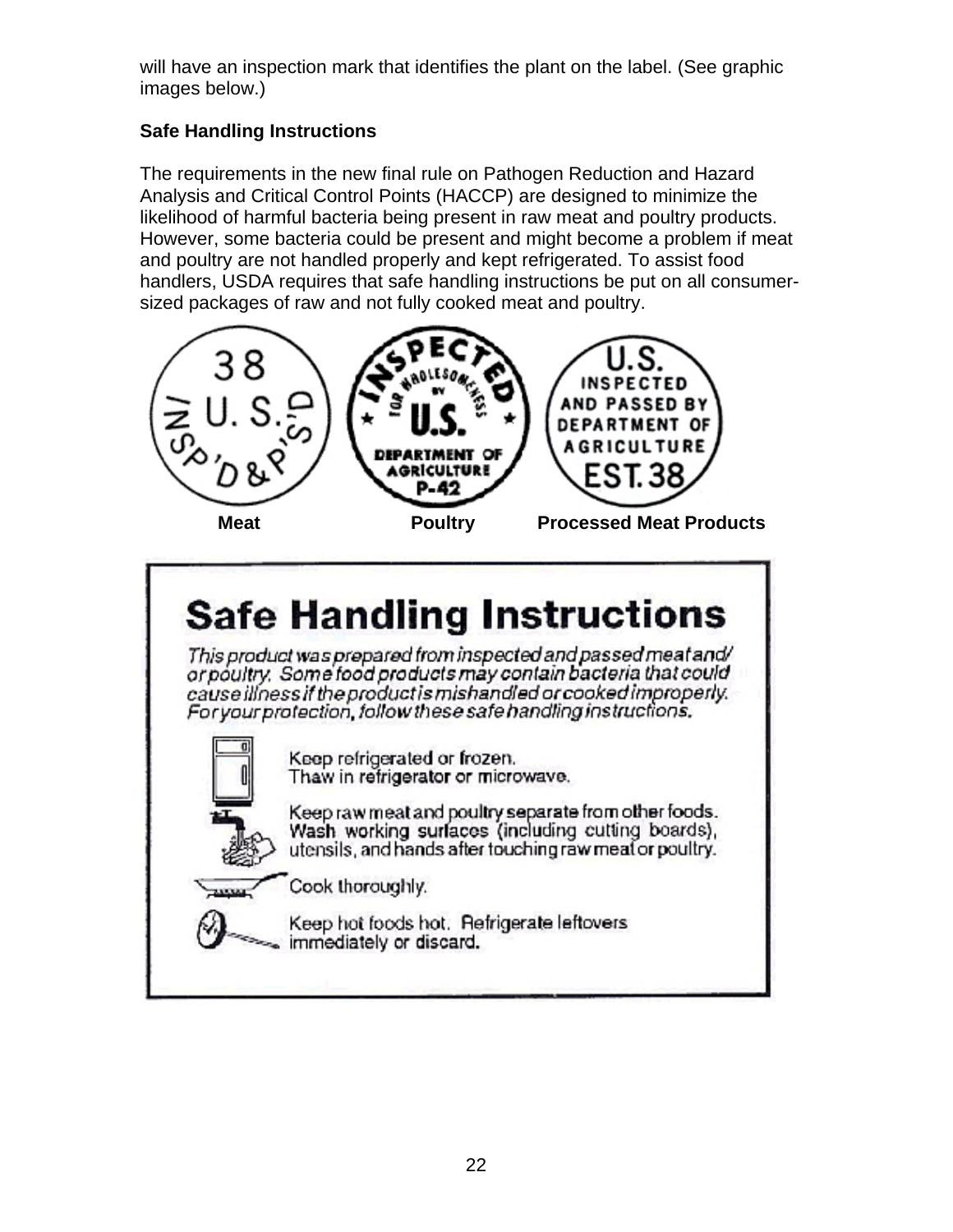# **Haitian - Griot (Grillot)**

# **Background**

Griot, or grillot as it is sometimes called, is a popular Haitian dish made of deep fried marinated pork that is served with a very spicy sauce called 'sauce ti malice'. The sauce contains sour oranges, lemons, limes, hot peppers, onion, salt and spices.

In traditional Haitian restaurants, the chef shops each morning for the ingredients he will need to prepare the menu items. Because they shop daily and do not store a lot of product on site, many facilities will have only one cooler. Food is an integral part of the Haitian community and if restaurants do not serve quality food, operators fear that they will lose their customer base. Therefore, many facilities do not serve leftovers. They try to cook what they need for the day based on customer traffic.

Traditionally, pork is considered an evening meal and is not served until 4:00 p.m. in the Haitian culture. However, as operations have grown in the United States, they now offer it all day. When the more labor intensive menu items sell out in the facility, griot is a staple dish that is sold.

# **Preparation Procedure**

First the pork is cut into cubes and marinated with lime juice, lemon juice, sour orange juice, green chili pepper, chopped onion, garlic and salt. Next it is boiled in a small amount of water until tender. Once cooked, the mixture is drained, battered and deep fried until crispy. The sauce is then added and it is simmered until served. The completed dish is typically served with fried plantains and red beans and rice.

# **Regulatory Concern – Misidentification**

Haitian cuisine has a strong French influence because of French colonization of the island from the late 1600s to the early 1800s. As a result, the names of many Haitian dishes (including 'griot') are based on French Creole words. When 'griot' appears on the menu of a Haitian restaurant, it is referring to the fried pork dish described above.

# **Control Measures**

 Understand that 'griot' refers to a fried pork dish and should be regulated in the same way as any pork product.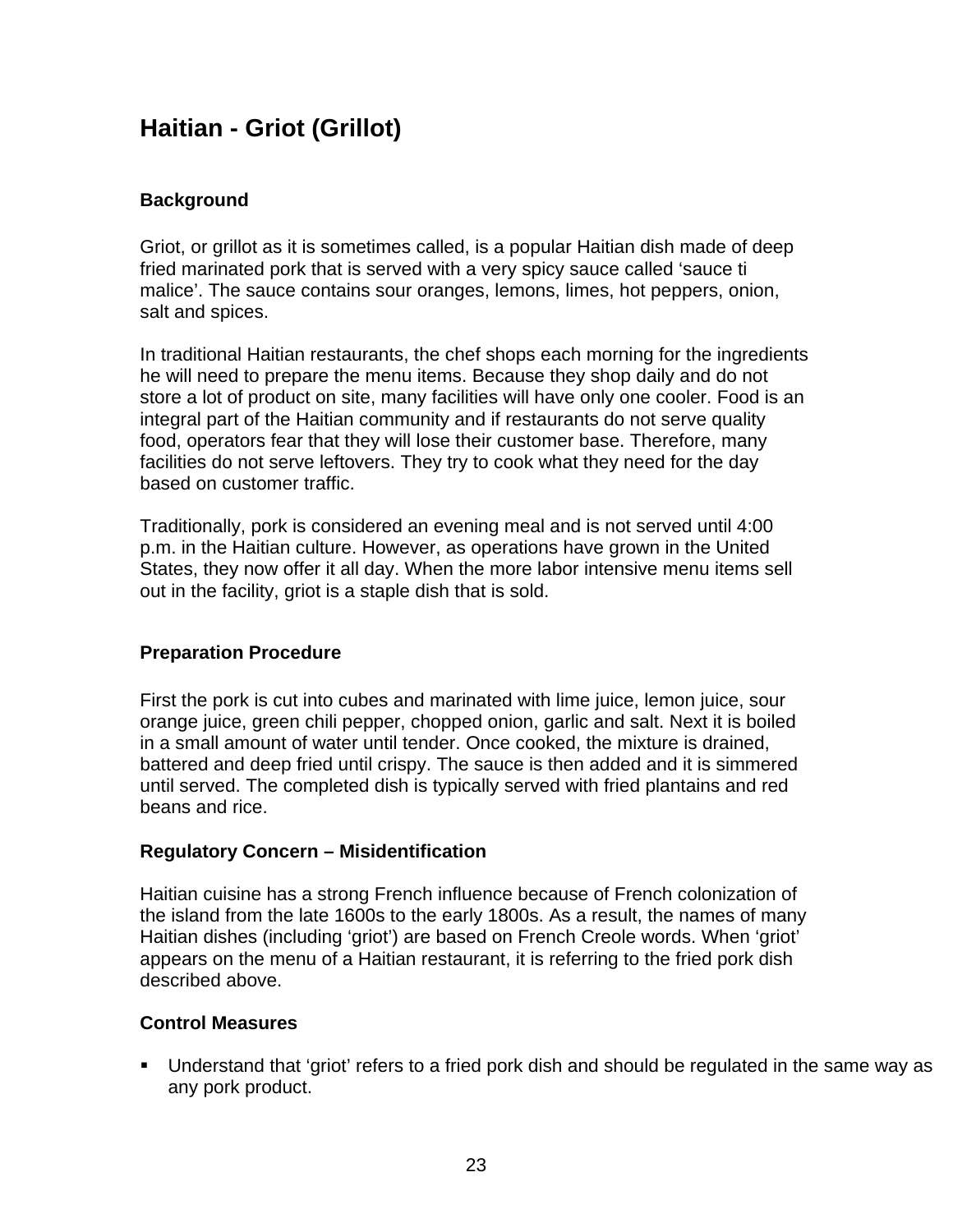# **Haitian - Legume**

# **Background**

Legume is a Haitian stew made of vegetables and either beef, pork, crab or combinations of the three.

### **Preparation Procedure**

The meat is cooked in tomato paste and seasonings. A variety of vegetables are chopped and boiled with spices such as parsley, thyme, salt, black pepper and garlic. The vegetables typically include eggplant, chayote (squash), carrots, cabbage and green beans. The vegetables are boiled down to a thick mash, then drained and added to the meat pot. The dish is then further cooked for about one hour and then held hot until service. When all of the legume is served, operators do not cook another batch until the next day.

Some restaurants prepare legume every two days. Legume is one of the few items that may be held overnight in a Haitian restaurant. In these facilities, the legume may be reheated to order in a salted skillet in a small quantity of oil with garlic and beef or chicken broth.

#### **Regulatory Concern – Misidentification**

To the inexperienced eye, legume appears to be a mush whose ingredients are not apparent. Inspectors need to know what the ingredients are and that the dish may contain beef, pork or crab. Legume must be cooked to at least 145ºF and maintained at 135 ºF if hot held.

#### **Control Measures**

 Understand what ingredients are used in legume and regulate the dish accordingly.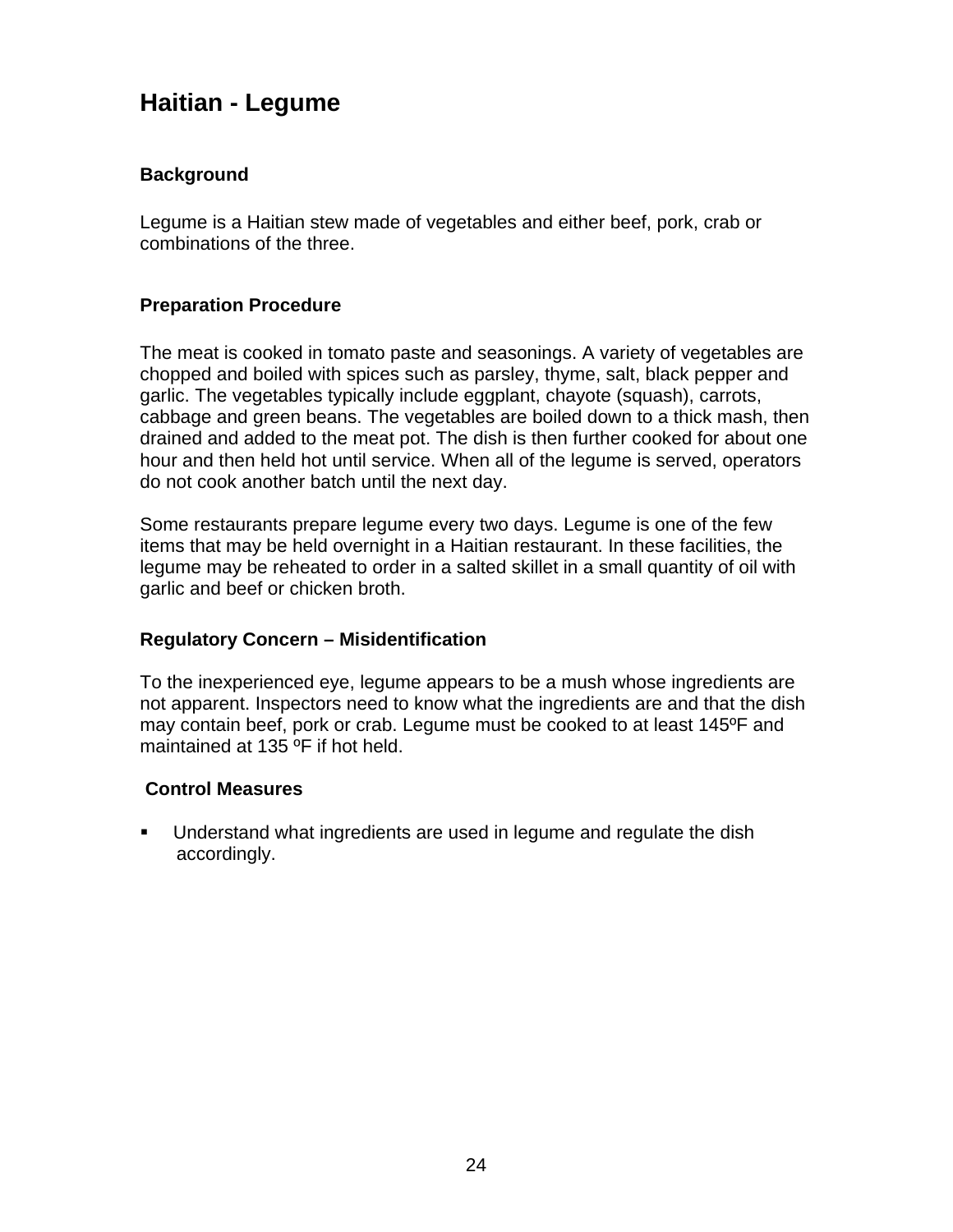# **Haitian - Meat Preparation**

### **Background**

Like many island populations, the Haitian people have learned over time how to combat the effects of the tropical heat on foods by coming up with unique and innovative preparation procedures. This is especially true in the case of meats, which undergo a special cleaning and marinating process.

In Haiti, many homes and eating establishments still do not have refrigeration, so the tradition continues to be a part of everyday cooking and has extended to culinary practices in Haitian restaurants in the United States.

#### **Preparation Procedure**

Raw animal foods used in Haitian cuisine are cleaned via a special method. The procedure varies based on the commodity, but generally involves the application of acid.

The procedure for cleaning chicken and goat is to first wash the items in cold water. Vinegar and salt are then added to the water. Next, the meat is wiped with sour lemons or sour oranges and then boiled in water with limes or sour oranges. After boiling, the product is drained, rewashed and seasoned before it is cooked in various dishes.

Another common meat item used in Haitian restaurants is oxtails. They are cleaned in the same manner as the chicken and goat, except that they are not preboiled.

Fish is also widely consumed in the Haitian population. Fish is meticulously cleaned, and veins are removed from the gill area. No hot water is put on the fish; it is only washed in cold water with vinegar and lemon prior to seasoning and then cooking.

Larger Haitian facilities have employees whose sole responsibility is to clean the meat. In smaller facilities, all steps from shopping to cleaning to cooking are done by the chefs.

#### **Regulatory Concern: Misunderstanding of Food Preparation Process**

In the Haitian culture, the expectation is that food will be served hot. Whereas take-out is a way of life in facilities serving American fare, customers in Haitian restaurants purchase food to consume immediately. In some facilities, the customer's food is not actually prepared until he pays. Freshness is of the utmost importance and there are usually no frozen foods used. The goal each day is to